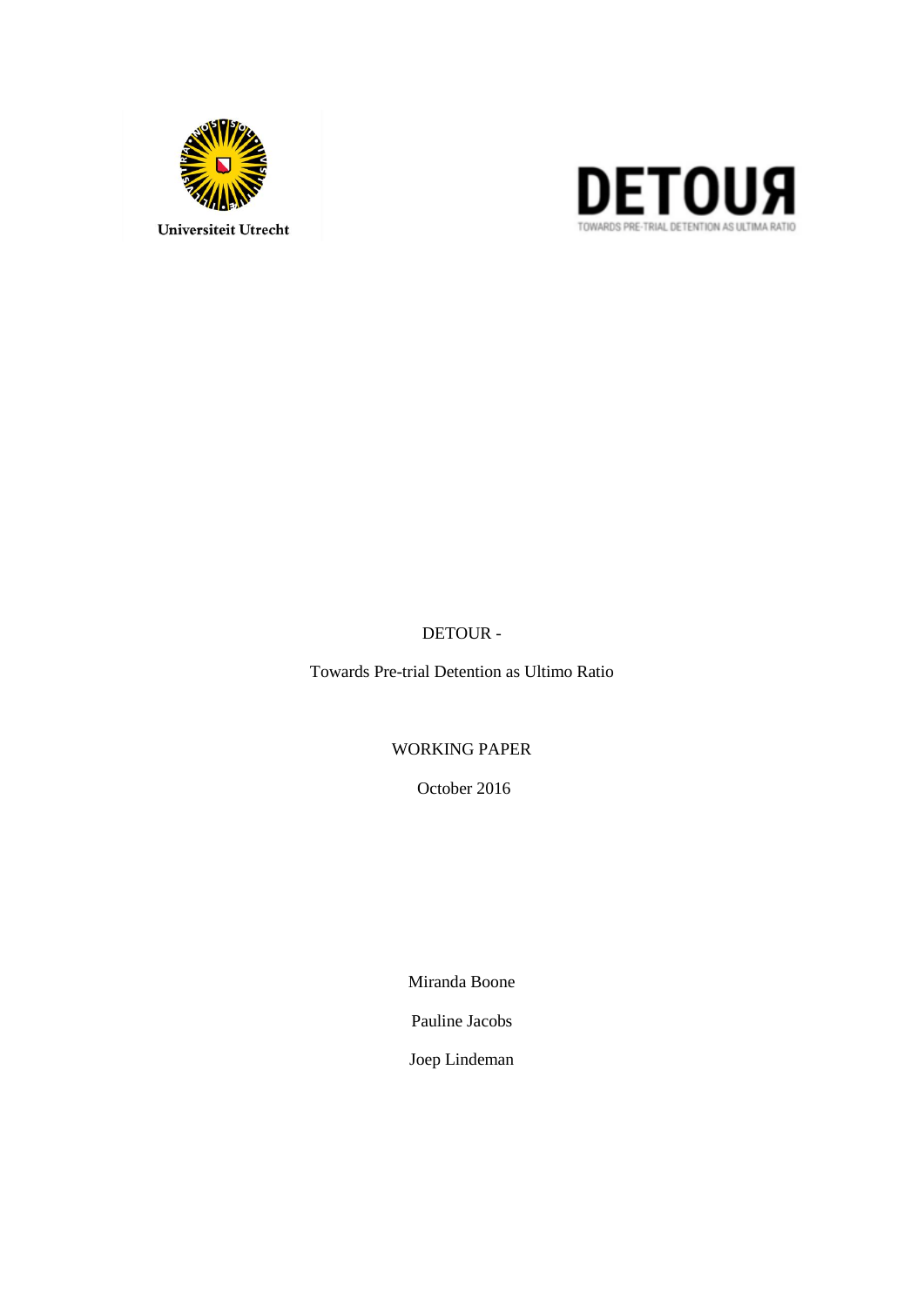# **Contents**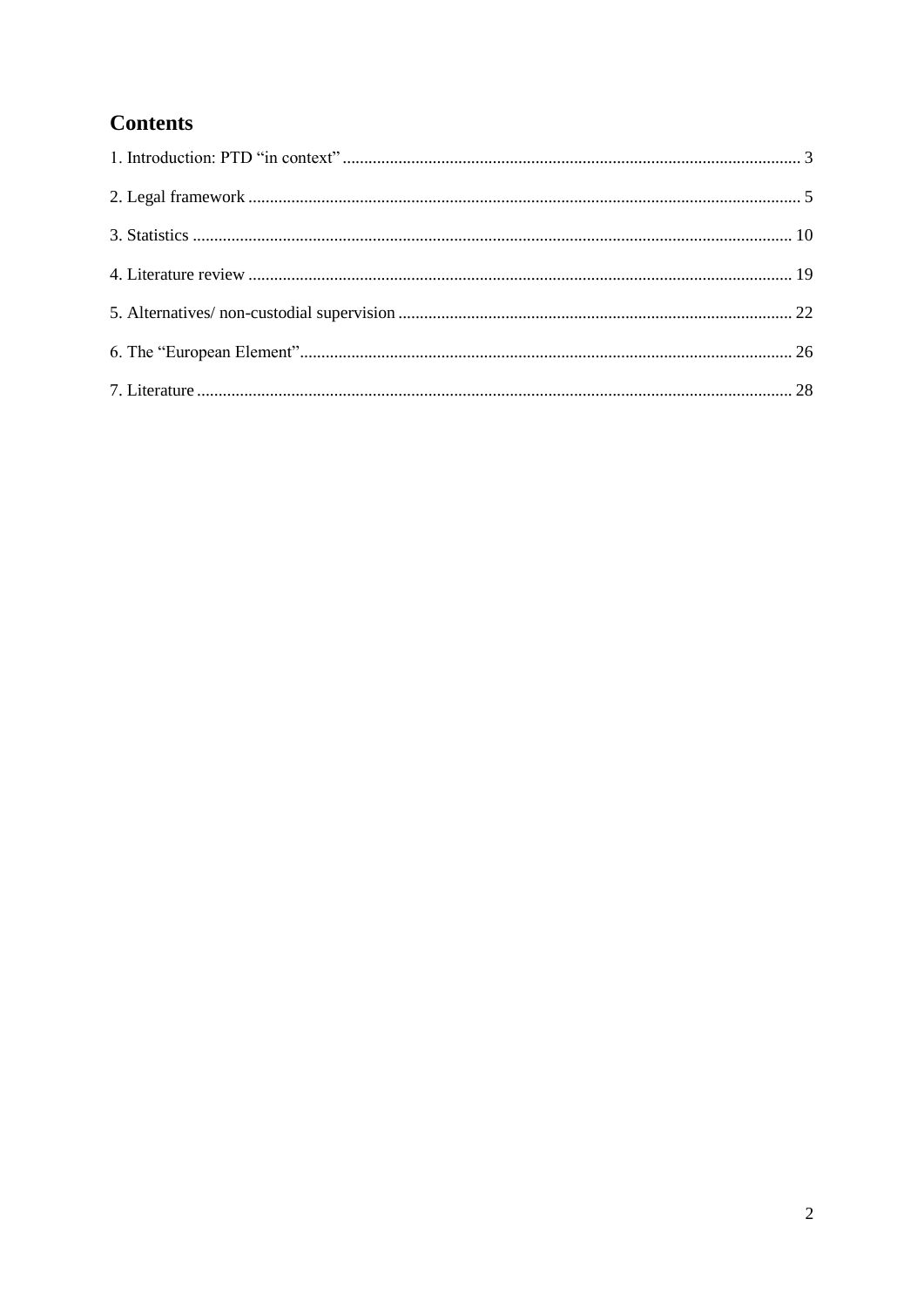## <span id="page-2-0"></span>**1. Introduction: PTD "in context"**

The Dutch criminal justice system can be characterized as a civil law system with a moderate inquisitorial character. The prosecutor is dominus litus of the procedure and decides if a criminal case will be prosecuted or not. A case can be dismissed because evidence is lacking or a case has insufficient opportunity (priority). The rights of the defendant increase in the course of the procedure. For example, h/she can be legally restricted in his right to access the file during the phase of criminal investigation. After the criminal investigation is closed and the defendant is informed that h/she will be further prosecuted, he will have full access to the file. The prosecutor is a very important player in the Dutch criminal justice procedure. He is the leader of the investigation and has broad discretionary powers to deal with cases himself. He can offer a defendant an out of court settlement or compromise (transaction) for not prosecuting a suspect. If the offender accepts this condition, he waives his right to a public trial before an independent judge. Since 2009 the prosecutor also has the power to impose punishment orders (*strafbeschikking*). The difference with an out of court settlement is that punishment orders can be imposed against the will of the defendant, consent is not a legal requirement, but the defendant can appeal against the punishment order at the court within fourteen days.

Pre-trial detention (*voorlopige hechteni*s) entails the forms of deprivation of liberty by the judge that precedes the execution of the sentence. It infringes upon the right to personal liberty as safeguarded in Article 15 of the Dutch Constitution. Article 15 of the Dutch Constitution only allows restrictions on the basis of an Act of Parliament. With regard to the deprivation of liberty in the scope of criminal proceedings this statutory basis can be found in Title 4 of Book 1 of the Code of Criminal Procedure (hereafter: CCP).

After a strong increase of the prison population between 1990 and 2005, the prison population has been declining since that time (see below). Still, the number of prisoners on remand is relatively high compared to other countries. Only quite recently the number of prisoners in pre-trial detention has been decreasing faster than the general prison population. It is important to realize that the conditions in remand prisons are worse compared to the conditions in prisons for convicted offenders. The regime is much more sober, the work facilities are less developed and the possibilities for leave or unattended visits are absent or very restricted. The difference between the two regimes has been one of the reasons why convicted persons are transferred from a remand prison to a regular prison after the conviction in first instance, even in case they appeal. This legislation is debated from the scope of the principle of innocence.

This working paper reflects the current knowledge regarding pre-trial detention in the Netherlands. It is a starting point for an EU-funded empirical study on the use of pre-trial detention and alternatives for it. In the next paragraph we will describe the legal framework on pre-trial detention in the Netherlands. In paragraph 3 we will discuss statistics on prison numbers in general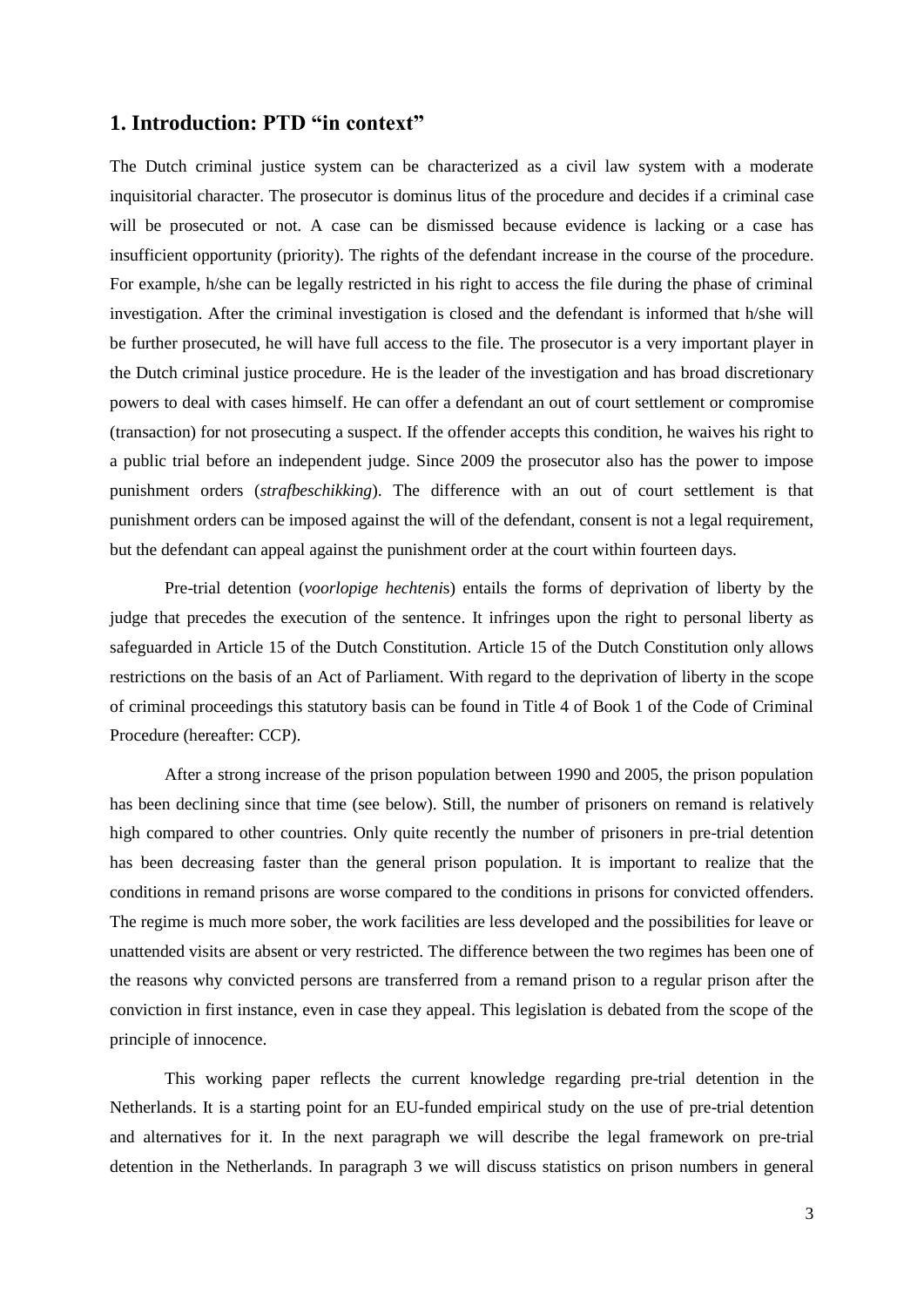<span id="page-3-0"></span>and pre-trial prison numbers in particular and the extent to which these are related. In the fourth paragraph the most important research in the field of pre-trial detention will be summarized and discussed. Subsequently, we will map the most important 'alternatives' for pre-trial detention and what is known about their use. Finally, the influence of European regulation and jurisprudence, called the "European element", will be discussed.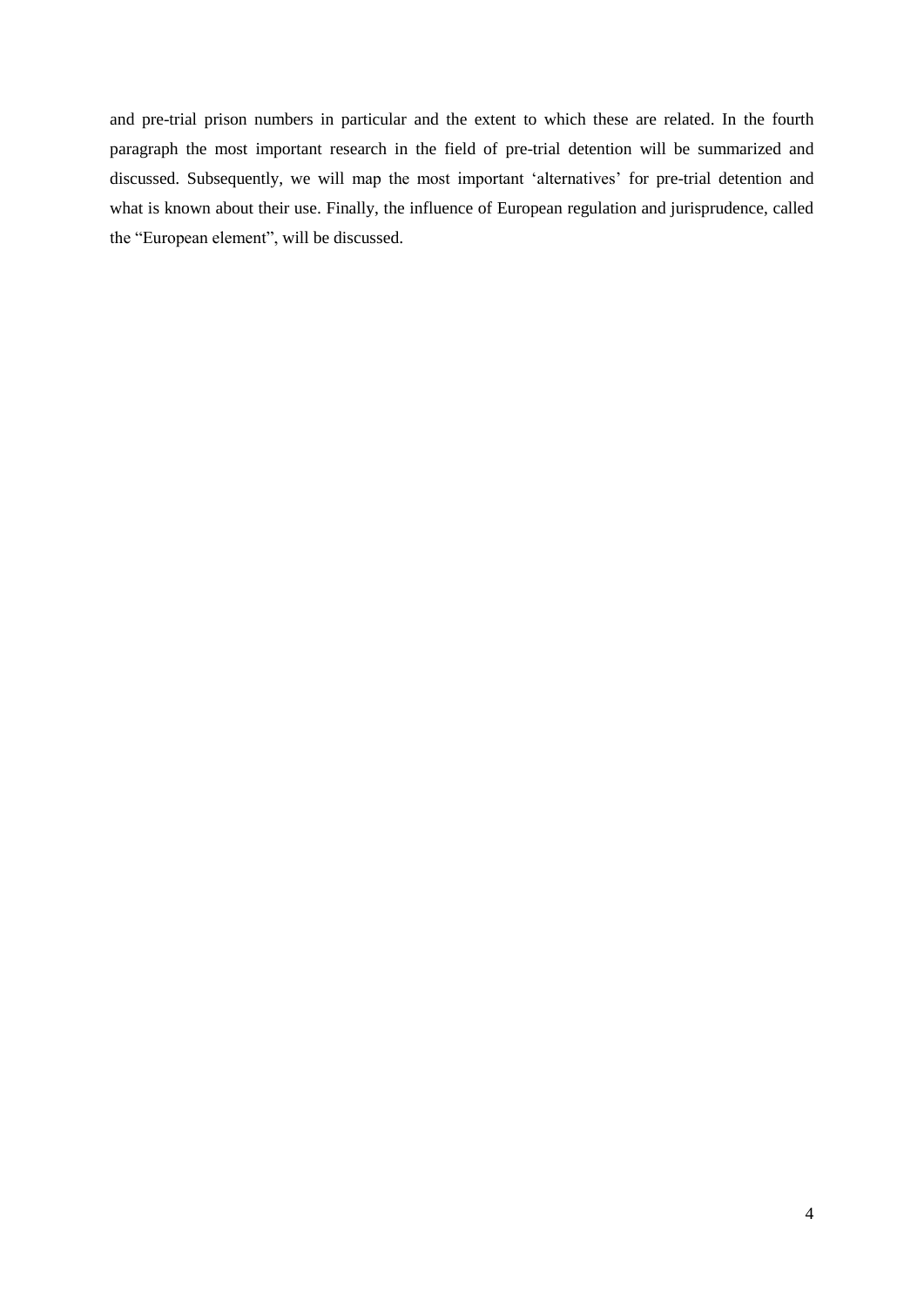# **2. Legal framework**

As stated in paragraph 1, with regard to the deprivation of liberty in the scope of criminal proceedings this statutory basis can be found in Title 4 of Book 1 of the CCP.

As stated above, the term pre-trial detention as used in this chapter entails the forms of deprivation of liberty by the judge that precede the execution of the sentence.<sup>1</sup> Accordingly, it also covers the category of prisoners who have appealed to their sentence or are within the statutory time limit for doing so.

Before the pre-trial detention phase, a suspect can be deprived of his liberty by means of police arrest for questioning (*ophouden voor onderzoek,* Article 61 CCP) and by means of arrest by a police officer (*inverzekeringstelling*) on the basis of Article 57 CCP. The competence to issue arrest by a police officer is vested in the public prosecutor or a assistant public prosecutor in the case seeking the permission of the prosecutor would cause undue delay.

#### 2.1 Different stages of pre-trial detention

Pre-trial detention can be divided in three stages: remand in custody (*inbewaringstelling*) on the basis of Article 63 CCP, detention in custody (*gevangenhoudin*g) and arrest (*gevangenneming*) on the basis of Article 65 CCP.

- 1. Remand in custody (*inbewaringstelling)* On the basis of Article 63 CCP, the Public Prosecutor can request for a person suspected of having committed a criminal offense to be remanded in custody. The examining judge (*rechter-commissaris*) decides on this request and can grant the order for a maximum period of 14 days (Article 64, first paragraph, CCP).
- 2. Detention in custody (*gevangenhoudin*g)

After the period of remand in custody the Public Prosecutor may request the detention in custody (Article 65 CCP). This request is decided upon by the court in chambers (*raadkamer*), which consists of three members (Article 21, fifth paragraph, CCP). Detention in custody can be granted for a maximum period of 90 days (Article 66, first paragraph, CCP). The suspect is heard during this procedure.

3. Arrest (*gevangenneming*)

-

Arrest on the basis of Article 65 CCP can be ordered if the suspect is at liberty and has to be taken into custody to appear before the judge.

<sup>1</sup> G.J.M. Corstens (edited by M.J. Borgers), *Het Nederlands strafprocesrecht*, Deventer: Kluwer 2014, p. 442.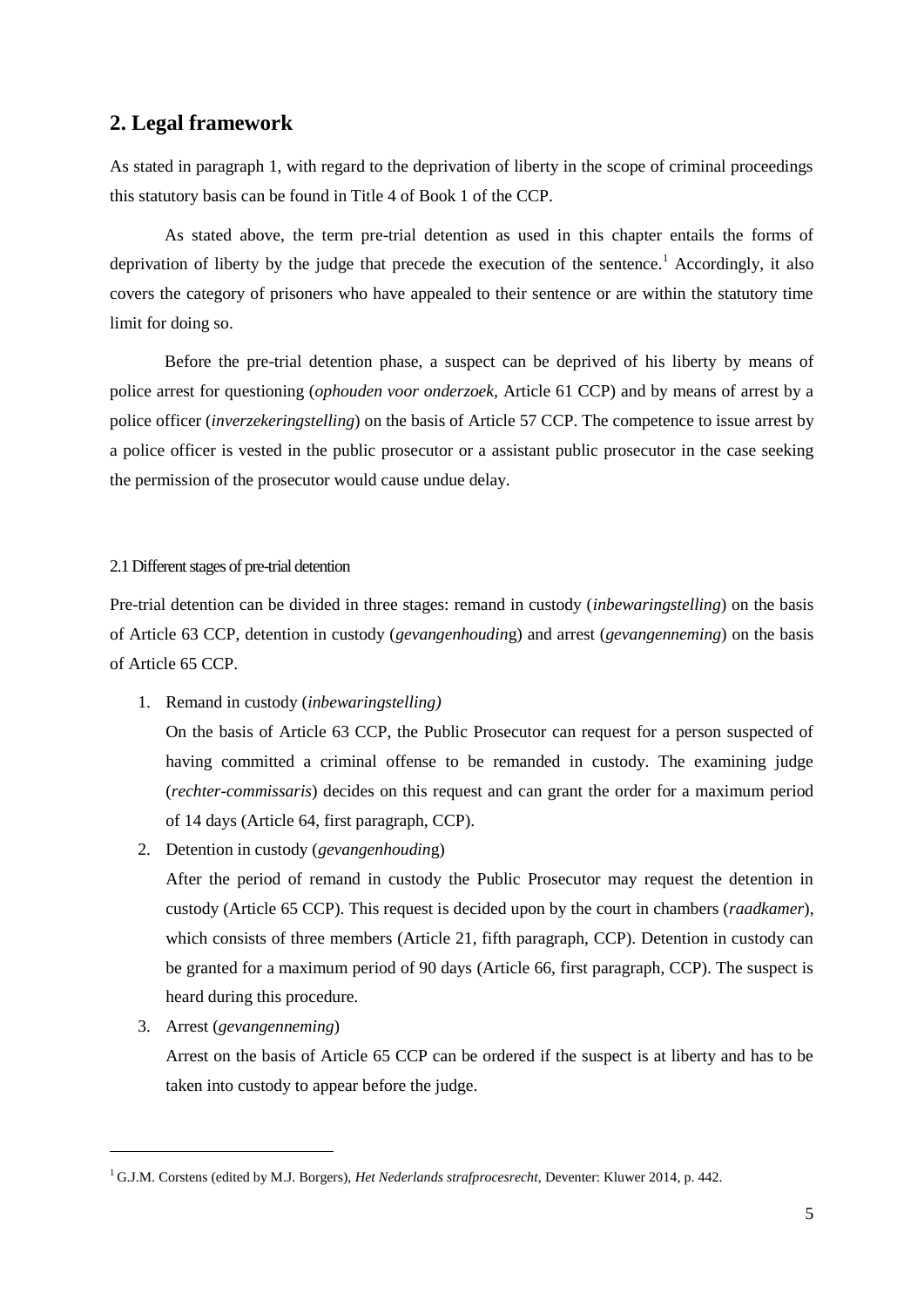#### 2.2 Statutory requirements

The application of pre-trial detention is governed by four statutory requirements: 1) there must be a grave suspicion (*ernstige bezwaren*, Article 67, third paragraph, CCP); 2) it must concern one of the cases that is mentioned in Article 67 CCP; 3) there must be a ground that is mentioned in Article 67a CCP; and 4) the anticipation-requirement has to be fulfilled by the judge (Article 67a, third paragraph,  $CCP<sup>2</sup>$ 

#### *Ad 1 Grave suspicion*

A grave suspicion implies a high degree of suspicion that the suspect has committed the offence of which he is suspected. When the suspect is suspected of a terrorist crime such grave suspicion is not required for the application of pre-trial detention (Article 67, fourth paragraph, CCP).

#### *Ad 2 Cases*

-

Pre-trial detention can only be applied if it concerns one of the cases that is mentioned in Article 67 CCP. As a general rule, it can only be applied in case of a suspicion of a criminal offence which, according to its legal definition, carries a sentence of imprisonment of four years or more, or when it concerns one of the criminal offences that is specifically mentioned in the article itself. According to paragraph 2 of the article the order can further be issued if no permanent address or place of residence of the suspect in the Netherlands can be established and he is suspected of an offence which carries a statutory prison sentence.

#### *Ad 3 Grounds for pre-trial detention*

The grounds for pre-trial detention mentioned in Article 67a CCP concern the (serious) risk of absconding of the suspect or the existence of a serious reason of public safety requiring the immediate deprivation of liberty.

What situations qualify as the latter category is determined in the second paragraph of the article. According to this paragraph, the following can be considered as a serious reason of public safety:

 $\triangleright$  If it concerns suspicion of commission of an act which, according to its legal definition, carries a sentence of imprisonment of twelve years or more and that act has caused serious upset to the legal order;

<sup>2</sup> G.J.M. Corstens (edited by M.J. Borgers), *Het Nederlands strafprocesrecht*, Deventer: Kluwer 2014, p. 450.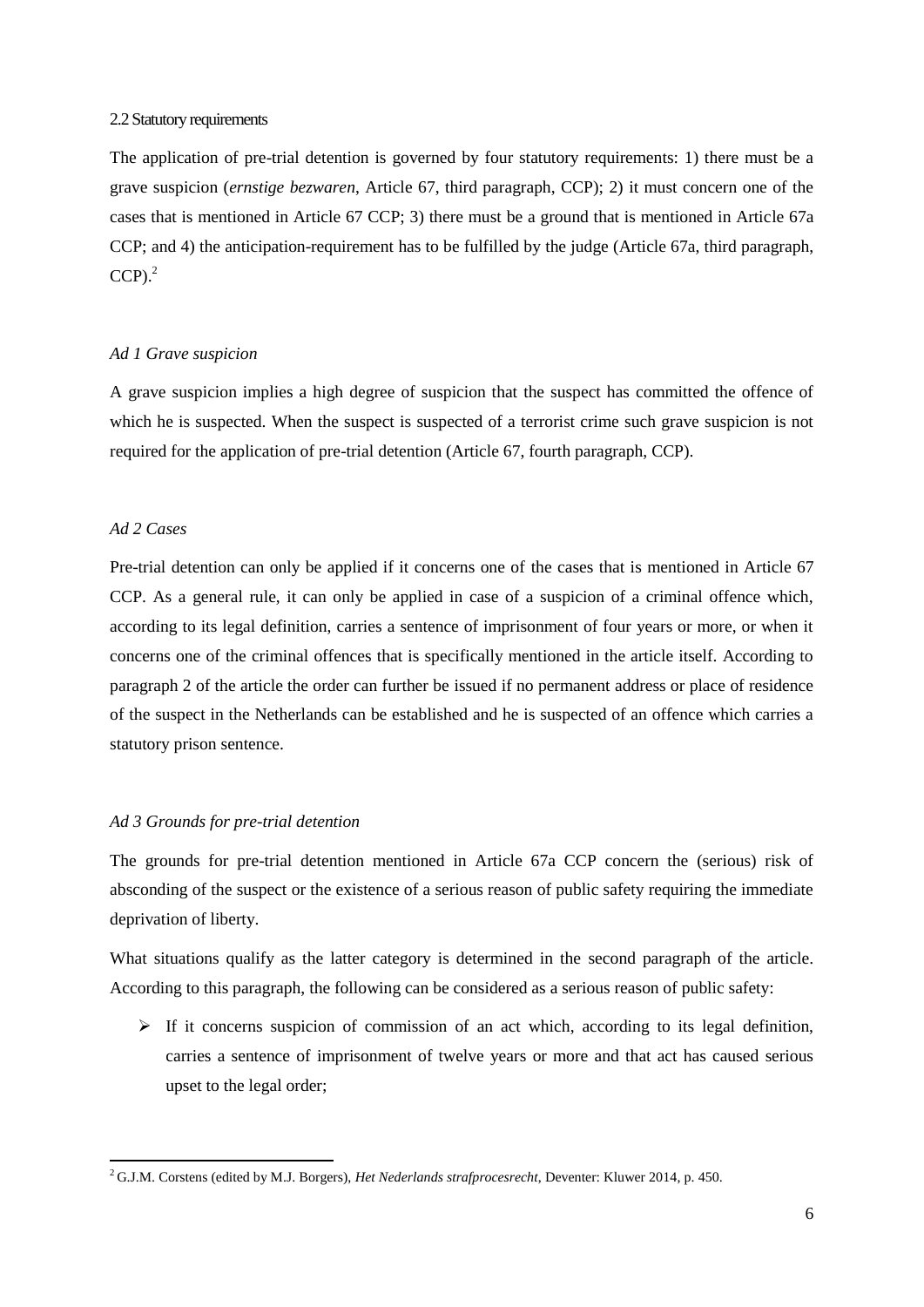- $\triangleright$  If there is a serious risk the suspect will commit an offence which, according to the law, carries a prison sentence of six years or more or whereby the security of the State or the health or safety of persons may be endangered, or give rise to a general danger to goods;
- $\triangleright$  If it concerns suspicion of one of the offences defined in Articles 285, 300, 310, 311, 321, 322, 323a, 326, 326a, 350, 416, 417bis, 420bis or 420quater CCP, whereas less than five years have passed since the day on which, on account of one of these offences, the suspect has been irrevocably sentenced to a punishment or measure entailing deprivation of liberty, a measure entailing restriction of liberty or community service, and there is in addition a serious likelihood that the suspect will again commit one of those offences;
- $\triangleright$  If detention on remand is necessary in reason for discovering the truth otherwise than through statements of the suspect.<sup>3</sup>

On January 1, 2015 a new ground for pre-trial detention was added to Article 67a CPP. This ground is dedicated to suspicion of one of the offences defined in Articles 141, 157, 285, 300-303 or 350 CCP, committed in a public area or against persons with a public task that has caused social unrest and the adjudication of the criminal offence will commence within 17 days and 15 hours after the arrest of the suspect. On the basis of this ground pre-trial detention with a view to accelerated proceedings against suspects of crimes in public areas or against public officials, such as policemen, firemen, and ambulance staff is facilitated.

The grounds mentioned in Article 67a CCP resemble the four categories as distinguished by the ECtHR: danger of absconding, obstruction of the proceedings, repetition of offences and preservation of public order.

#### *Ad 4 Anticipation requirement*

1

On the basis of Article 67a, third paragraph, CCP the judge deciding on the application of pre-trial is required to anticipate on the expected sentence in the case. According to the article, an order for pretrial detention shall not be issued if there are serious prospects that, in case of a conviction, no irrevocable custodial sentence or a measure entailing deprivation of liberty will be imposed on the suspect, or that he, by the enforcement of the order, would be deprived of his liberty for a longer period than the duration of the custodial sentence or measure. The general starting point, as expressed by the European Court of Human Rights (ECtHR) and deriving from the presumption of innocence, is

<sup>3</sup> The translation of Article 67a CCP derives from the translation provided in ECtHR 9 December 2014, *Geisterfer v the Netherlands*, app.no. 15911/08, par. 23.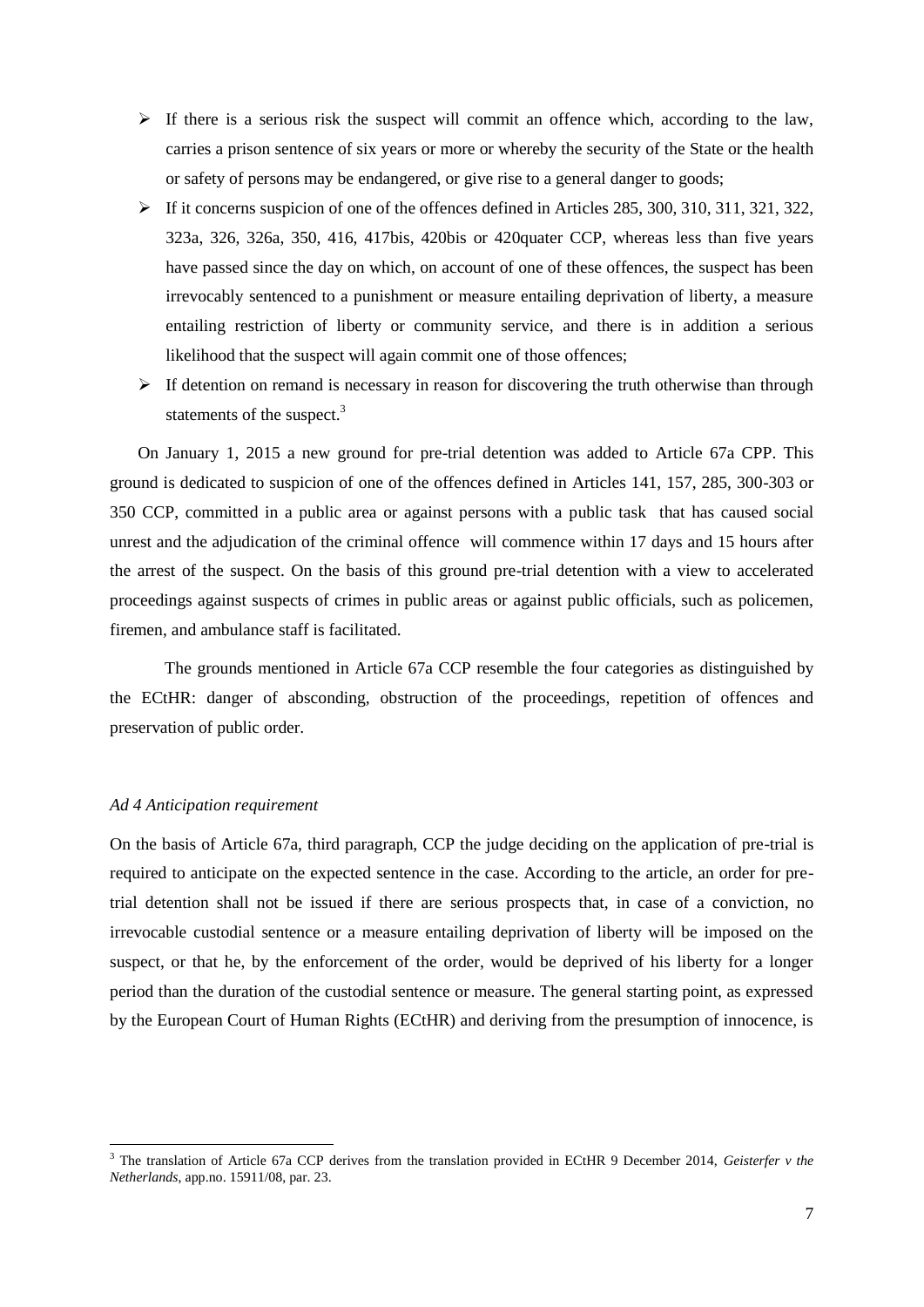that the pre-trial detention should be used restrictively and that the suspect should be released whilst awaiting his trial.<sup>4</sup>

Article 66 CCP determines that once a defendant has been remanded in custody the trial must commence within 104 days. If the case is not ready for trial yet, but the suspect is already in pre-trial detention for 104 days, a *pro forma* session must be held to assess the progress of the case and to assess whether the suspect should stay in custody.

The time the suspect has spent in pre-trial detention is adduced from the prison sentence that is imposed. When a suspect is finally acquitted, he may ask for compensation for the time he spent in pre-trial detention. No legislation exists regarding the way time spent under electronic monitoring at the pre-trial stage is compensated when defining the overall duration of any final sanction or measure to be served.<sup>5</sup>

Despite of the criticism on the current practice of pre-trial detention as will be described in paragraph 4, the legal framework governing pre-trial detention, will not be subject to revision in the proposed modernization of the CCP.<sup>6</sup>

#### 2.3 The use of alternatives within the legal framework

-

In the Netherlands, no alternatives for pre-trial detention can be found in the law. The only possibilities for applying an alternative to pre-trial detention is the possibility mentioned in Articles 80-86 CCP to suspend (*schorsen*) or postpone (*opschorten*) pre-trial detention. The alternatives that are possible within this framework will be discussed in paragraph 5.

<sup>4</sup> L. Stevens, 'Voorlopige hechtenis en vrijheidsstraf. De strafrechter voor voldongen feiten?', *Nederlands Juristenblad* 2010, p.1520.

<sup>5</sup> M. Boone, M. van der Kooij & S. Rap, *Current uses of Electronic Monitoring in the Netherlands*, Utrecht University 2016, p. 14.

<sup>6</sup> G.P.M.F. Mols, 'Modernisering van het voorarrest: op weg naar vrijheidsbeneming als ultieme maatregel', *Strafblad* 2015, p. 86-92.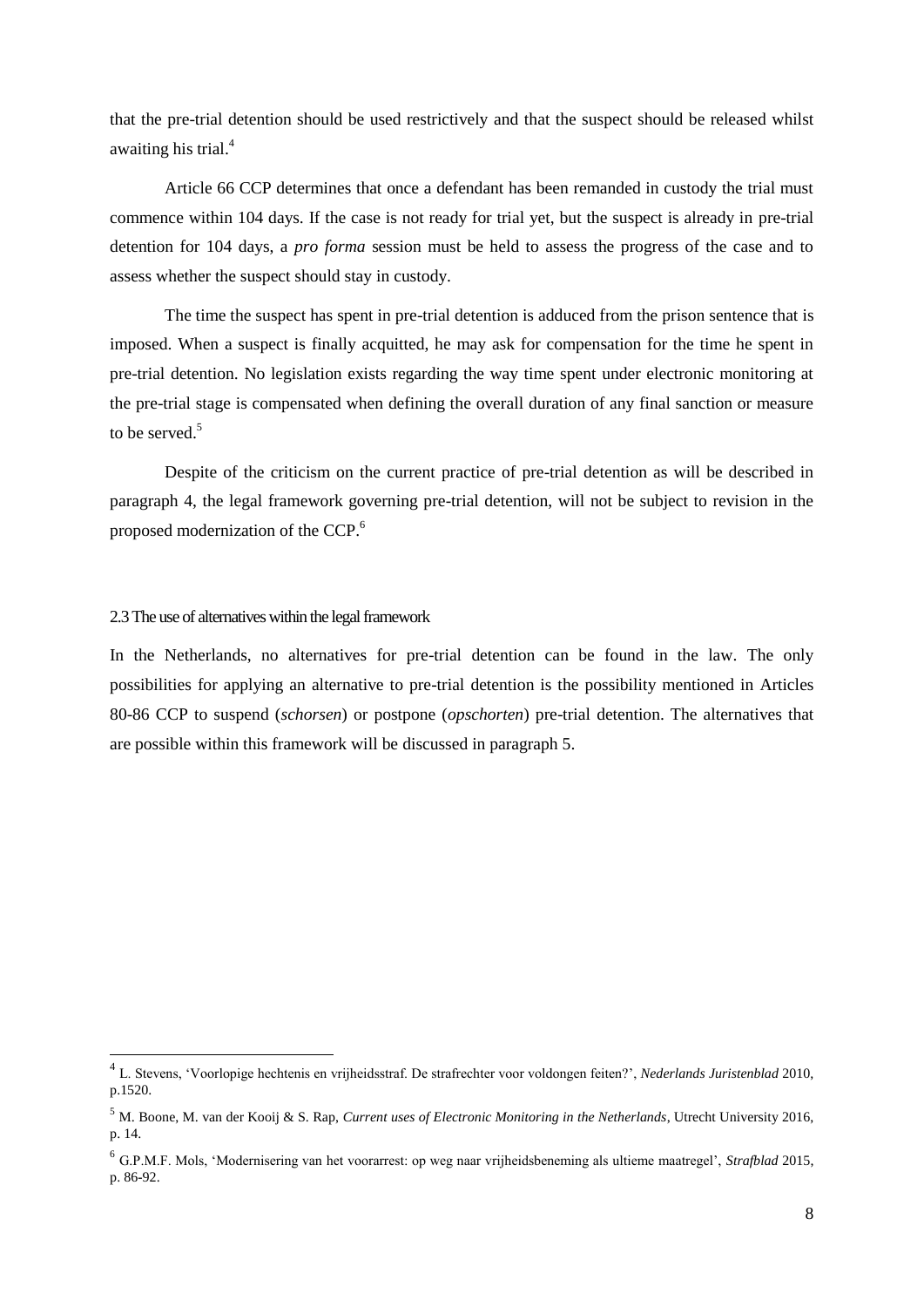# *Schematic summary*

(*gevangenneming*) Article 65

**CCP** 

| What?                                                                                  | <b>Pre-trial</b><br>detention? | <b>Which cases?</b>                                                                                                      | <b>Grounds</b>                                                                                                                                                                                                                                                       | Who decides?                                              | Degree of<br>suspicion                               | <b>How long?</b>                                                            |
|----------------------------------------------------------------------------------------|--------------------------------|--------------------------------------------------------------------------------------------------------------------------|----------------------------------------------------------------------------------------------------------------------------------------------------------------------------------------------------------------------------------------------------------------------|-----------------------------------------------------------|------------------------------------------------------|-----------------------------------------------------------------------------|
| Police arrest for<br>questioning<br>(ophouden voor<br>onderzoek)<br>Article 61 CCP     | No                             | All cases                                                                                                                | The interest of the<br>investigation (belang<br>onderzoek) Article<br>61, third paragraph,<br><b>CCP</b>                                                                                                                                                             | Public prosecutor or<br>an assistant public<br>prosecutor | "Normal"<br>degree of<br>suspicion                   | 6 hours, not<br>including the<br>hours<br>between<br>midnight<br>and 9 a.m. |
| Arrest by a police<br>officer<br>(inverzekering-<br>stelling) Article<br><b>57 CCP</b> | N <sub>0</sub>                 | Cases in which<br>pre-trial<br>detention is<br>allowed (Article<br>58, first<br>paragraph, CCP<br>jo. Article 67<br>CCP) | The interest of the<br>investigation (belang<br>onderzoek) Article<br>57, first paragraph,<br><b>CCP</b>                                                                                                                                                             | Public prosecutor or<br>an assistant public<br>prosecutor | "Normal"<br>degree of<br>suspicion                   | 3 days, can<br>be prolonged<br>with another<br>3 days                       |
| Remand in<br>custody<br>(inbewaringstel-<br>ling) Article 63<br><b>CCP</b>             | Yes                            | Cases in which<br>pre-trial<br>detention is<br>allowed (Article<br>67 CCP)                                               | Grounds mentioned<br>in Article 67a, first<br>paragraph, under a<br>and b CCP: risk of<br>absconding or the<br>existence of a serious<br>reason of public<br>safety requiring the<br>immediate<br>deprivation of liberty<br>(as defined in the<br>second paragraph). | Examining judge<br>$(rechter-$<br><i>commissaris</i> )    | Grave<br>suspicion<br><i>(ernstige)</i><br>bezwaren) | 14 days<br>(NB)<br>anticipation<br>requirement)                             |
| Detention in<br>custody<br>(gevangenhou-<br>ding)<br>Article 65 CCP/<br>Arrest         | Yes                            | Cases in which<br>pre-trial<br>detention is<br>allowed (Article<br>67 CCP)                                               |                                                                                                                                                                                                                                                                      | Court in chambers<br>(raadkamer)                          | Grave<br>suspicion<br><i>(ernstige</i><br>bezwaren)  | 90 days<br>(NB)<br>anticipation<br>requirement)                             |

9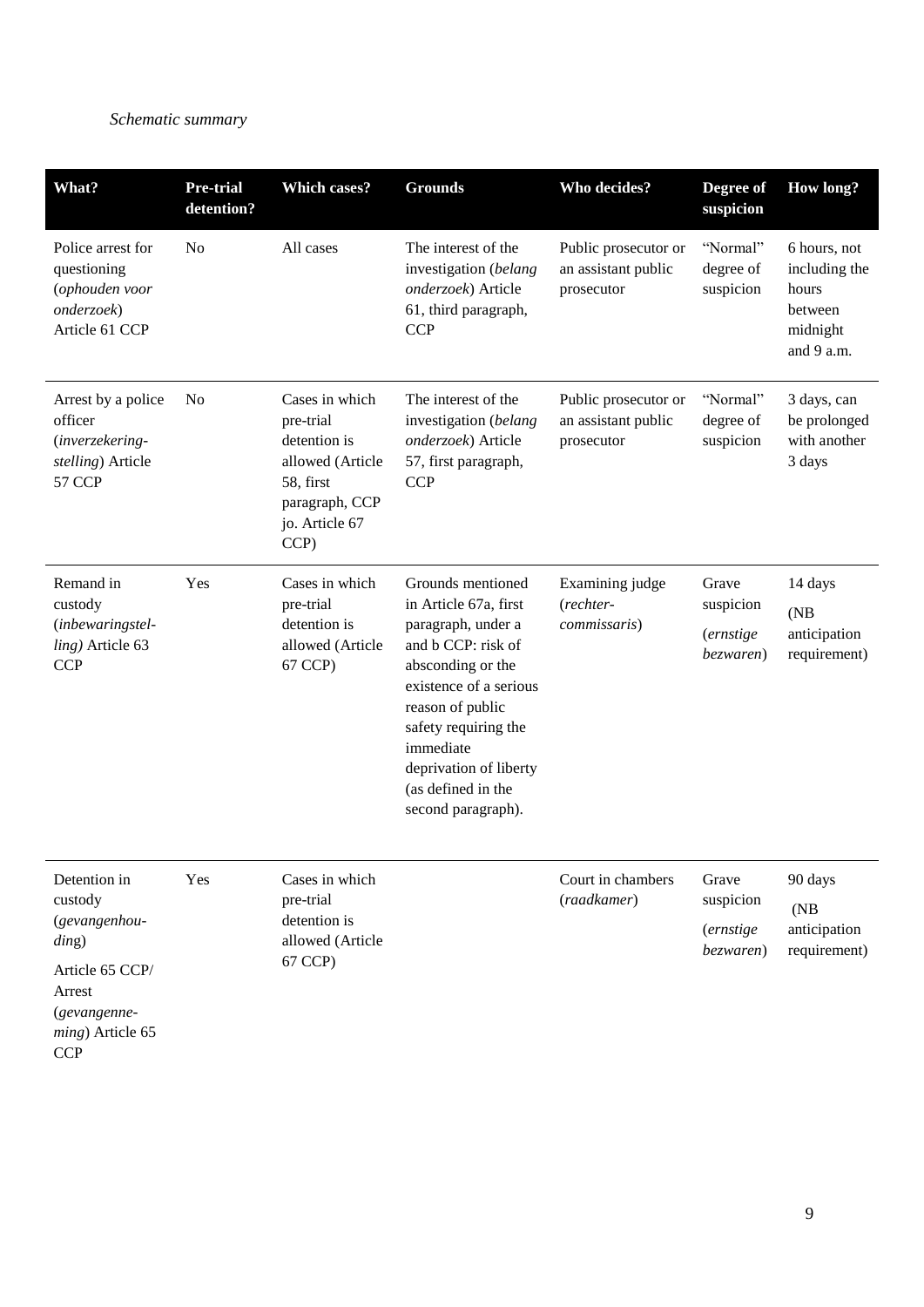# <span id="page-9-0"></span>**3. Statistics**

-

#### 3.1 Prison population

The highest number of prisoners in 25 years was measured in 2005, with a total number of 15.206 prisoners.<sup>7</sup> By that time, the numbers had quadrupled since 1985. Boone and Moerings researched what the main reasons for this growth were in the period between 1985 and 2005 for six different categories of prisoners. They came to the conclusion that while the category of convicted offenders in prison had already started to stabilize, or even fall, from 1996 there had been an impressive increase of the other categories of prisoners: prisoners on remand, mentally ill offenders in penal-psychiatric TBSclinics, irregular immigrants awaiting deportation (i.e. not for any offence) and youngsters detained for private law reasons (i.e. not for any offence either). The doubling of prisoners in remand detention could be explained in particular by the increased detention of small drug smugglers ('body packers'), 'repeat' offenders (mainly drug addicts) and foreigners without valid papers. They explained the 'cell explosion' by the increasing intolerance and indifference to the problems of these vulnerable groups.<sup>8</sup> This conclusion fits nicely to the main conclusions of Downes and Van Swaaningen who focused more on the macro-sociological explanations for the growing prison rates in the Netherlands in that period. They point for example at the severe budget cuts in welfare-provisions in the 1980s which resulted in a situation in which social problems were no longer solved by social policy, but were referred to the police and the criminal justice system.<sup>9</sup>

According to numbers provided by the Custodial Institutions Agency (*Dienst Justitiële Inrichtingen, DJI*) of the Ministry of Safety and Justice the total amount of prisoners has dropped significantly in the period 2005-2014. Between 2005 and 2009 the number of prisoners dropped drastically. After 2009, the number stabilized, but in 2012, 2013 and 2014 numbers dropped again. Compared to 2005 the population has dropped in 2014 with 35% to 9.909 prisoners.<sup>10</sup> Figure 1 shows the development in the population of prisoners in the period 2010-2014.

<sup>7</sup> *Gevangeniswezen in getal 2010-2014*, Dienst Justitiële Inrichtingen, May 2015, p. 29.

<sup>8</sup> M. Boone & M. Moerings, 'Growing prison rates' in: M. Boone & M. Moerings, *Dutch Prisons*, The Hague: BJu Legal publishers 2007, p. 51-76.

<sup>9</sup> D. Downes & R. van Swaaningen, 'The Road to Dystopia? Changes in the Penal Climate of the Netherlands', in: M. Tondry and C. Bijleveld (eds), *Crime and Justice in the Netherlands (Volume 35)*, Chicago: University of Chicago Press 2007, p. 31- 71.

<sup>&</sup>lt;sup>10</sup> This number includes prisoners who are detained within a penitentiary institution, but also prisoners who are placed in special health care institutions that are used for those who are particularly vulnerable and persons who follow a penitentiary program outside prison. Gevangeniswezen in getal 2010-2014, Dienst Justitiële Inrichtingen, May 2015, p. 29.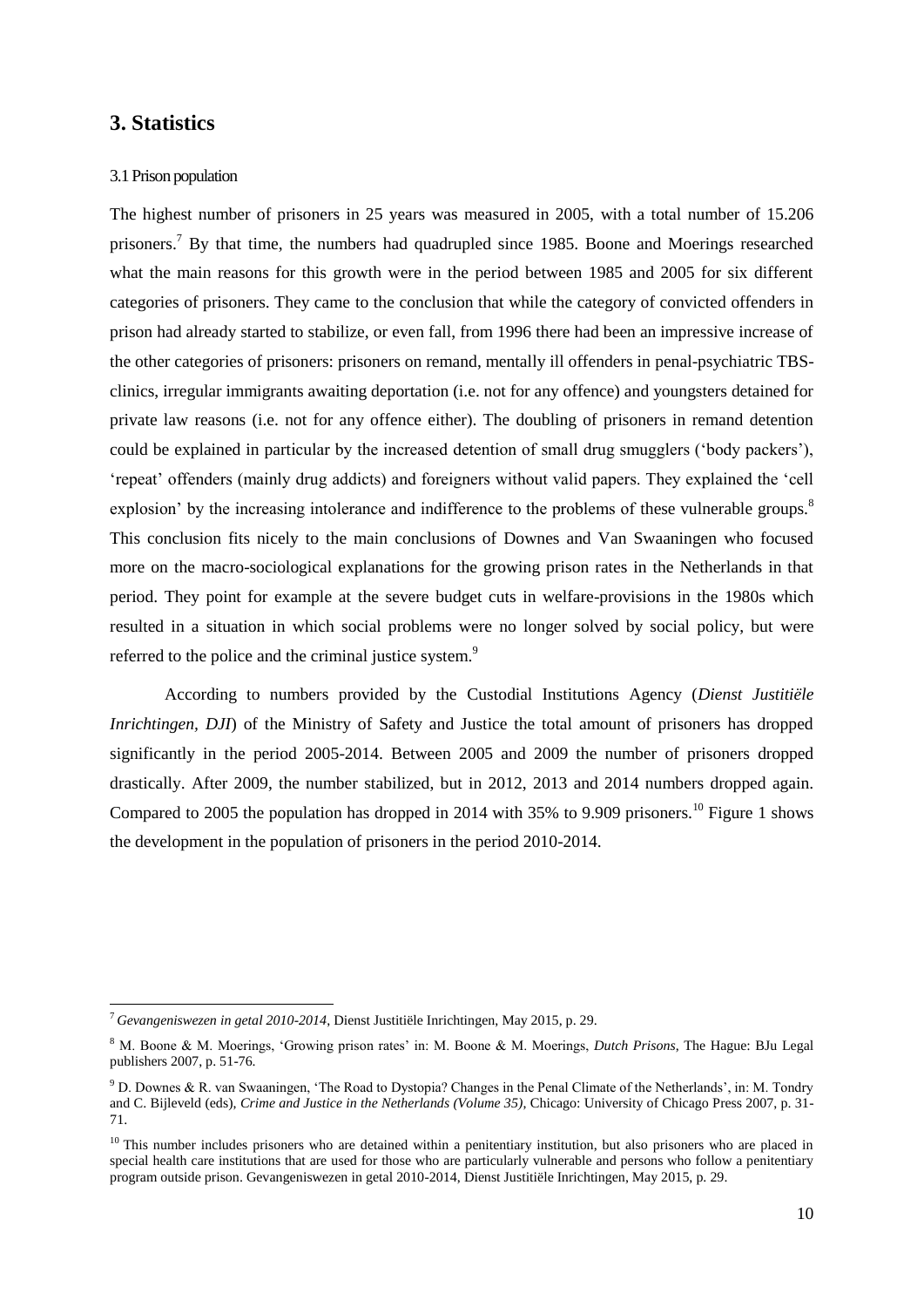

**Figure 1: Prison population, 2010-2014**

Source: Gevangeniswezen in getal 2010-2014, Dienst Justitiële Inrichtingen, May 2015, p. 29.

The Council of Europe publishes its Annual Penal Statistics (SPACE) statistics on the prison population in the Council of Europe Member States every year. The most recent reports were published on 15 December 2014 (survey 2013) and 23 December 2015 (survey 2014). In the SPACE data persons detained under a hospital order are excluded from the calculation of the prison population. On the basis of the SPACE survey 2013, the Custodial Institutions Agency has compared the Dutch prison population ratio to those in other European countries. In this respect, it has noted that it is difficult to compare prison numbers in the different countries, especially since in some countries persons who are not or diminished criminally responsible by reason of mental disorder form part of the regular prison population, while in the Netherlands a hospital order can be imposed on adults who have committed a serious offence and have been declared entirely or partially unaccountable for that offence.<sup>11</sup> For the purpose of comparison, it has corrected the number of prisoners, by including the number of persons who are placed under a hospital order (see figure 2).

-

<sup>&</sup>lt;sup>11</sup> Gevangeniswezen in getal 2010-2014, Dienst Justitiële Inrichtingen, May 2015, p. 41.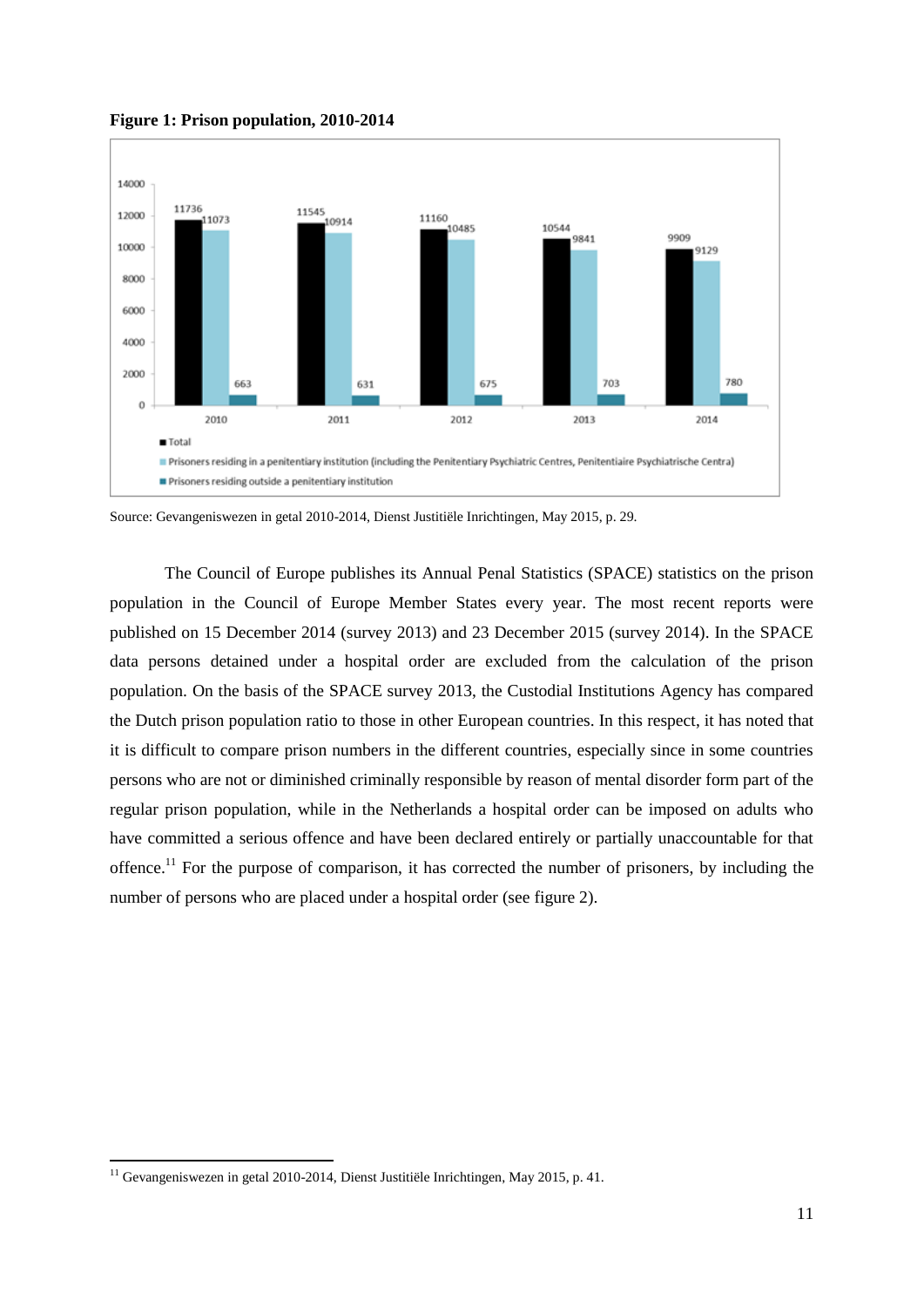



1

Comparing the Netherlands to other European countries reveals that the Netherlands belongs to the countries with the lowest prison rates, with a prison population ratio of 63 per 100.000 inhabitants.<sup>12</sup> Van Swaaningen<sup>13</sup> and Boone and Van Swaaningen<sup>14</sup> together try to answer the question if the fall of the prison population can be explained by a reversed punitive turn. They come to the conclusion that the developments within the categories that explained the growth between 1985 and 2005,<sup>15</sup> are also most influential in explaining the fall of imprisonment rates, but do not really relate to a (reverse of a) punitive turn. To give just two examples. The number of irregular immigrants awaiting deportation in detention halved, partly as a result of the stricter immigration policy that led to a spectacular decrease of the number of asylum seekers from 45.000 in 1998 to 10.000 in 2007 - rising again to 18.000 in 2013. The general pardon of 2007, involving about 27.000 people, also influenced

Source: Gevangeniswezen in getal 2010-2014, Dienst Justitiële Inrichtingen, May 2015, p. 42.

 $12$  In this figure the Netherlands is compared to other European countries with more than 1 million inhabitants. Gevangeniswezen in getal 2010-2014, Dienst Justitiële Inrichtingen, May 2015, p. 41.

<sup>&</sup>lt;sup>13</sup> R. van Swaaningen, 'Reversing the Punitive Turn: The Case of the Netherlands', in: T. Daems, D. van Zyl Smit & S. Snacken, *European Penology,* Hart Publishing Oxford 2013, p. 339-361.

<sup>&</sup>lt;sup>14</sup> M. Boone & R. van Swaaningen, 'Regression to the Mean: Punishment in the Netherlands', in: V. Ruggiero & M. Ryan, *Punishment in Europe. A Critical Anatomy of Penal Systems*, Palgrave Macmillan 2013. P. 9-33.

<sup>15</sup> M. Boone & M. Moerings, 'Growing prison rates' in: M. Boone & M. Moerings, *Dutch Prisons*, The Hague: BJu Legal publishers 2007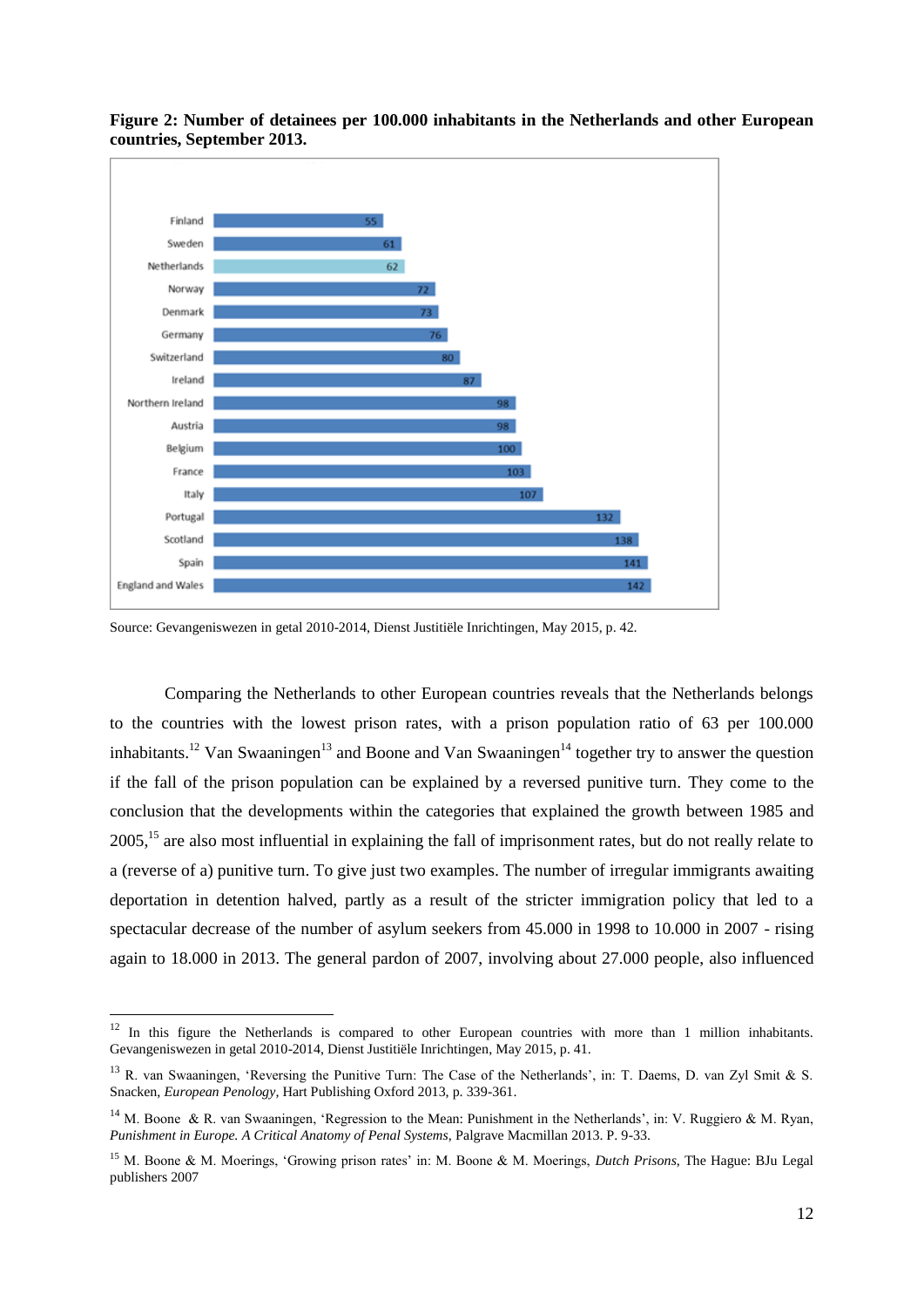the number of irregular migrants in prison, as did the acceptance of the European Union's guideline on Forced Return. According to this guideline, the maximum term of administrative detention awaiting deportation is six months. Because the Netherlands used to detain deportees for much longer, this EUguideline has resulted in a large number of releases. Also the separation of juveniles detained for private law reasons from the juveniles detained because they have committed an offence has influenced the general detention rate. Before 2008, these two categories of juveniles were detained in the same penal institutions. Since their separated detention, the total number of juveniles in *prison* more than halved. In criminology, the phenomenon that former prisoners are detained in another type of (more or less) closed institution is called transcarceration. It is debatable whether this can be interpreted as a sign of a decreasing punitiveness.

One of the most direct causes for the decrease of the prison rate can be found in sentencing practices. Both the absolute number and relative share of unconditional prison sentences have been decreasing since 2003.<sup>16</sup> This phenomenon is (partly) explained by the 'production agreements' and 'output financing' of the police in 2003. Police officers are encouraged to focus on (large numbers of) minor cases instead of (fewer) more serious and complicated ones. As a consequence, less severe sentences were imposed by the courts, resulting in a reduction of the prison population. Criminal law scholar Buruma already warned in 2004 for a 'miniaturisation' of criminal law as a result of these developments.<sup>17</sup> This argument seems to be underlined by the analysis of Berghuis. He has noted that the diminished demand for prison capacity has diverse reasons. Decisive developments have been identified in a number of serious offences. Berghuis notes that the diminished need for prison capacity is mainly driven by the criminal response to a limited number of serious offences. Important has been the reduced result of criminal prosecution of those who are involved in the hard drug business, especially of those who play a leading role. Also clear-up rates and crime numbers of other serious crimes also have decreased. These two developments have significantly contributed to a diminished demand for prison capacity.<sup>18</sup> The low prison rate has led in recent years to the closing of many penitentiary facilities and the leasing of prison capacity to Belgium (the Willem II prison in Tilburg) and Norway (the Norgerhaven prison in Veenhuizen).

1

<sup>16</sup> S.N. Kalidien, N.E. de Heer-de Lange & M.M. van Rosmalen, *Criminaliteit en Rechtshandhaving 2010: Ontwikkelingen en Samenhangen*, Wetenschappelijk onderzoek- en documentatiecentrum 2011, table 6,7.

<sup>17</sup> Y. Buruma, 'Onoprechte handhaving', in: B. van Stokkom & L.G. Moor (eds.), *Onoprechte handhaving? Prestatiecontracten, Beleidsvrijheid en politie-ethiek,* Stichting Maatschappij Veiligheid en Politie 2004…

<sup>18</sup> A.C. Berghuis, 'Hoe komt het dat al die cellen leeg staan?, *Sancties* 2015/12, p. 65-73.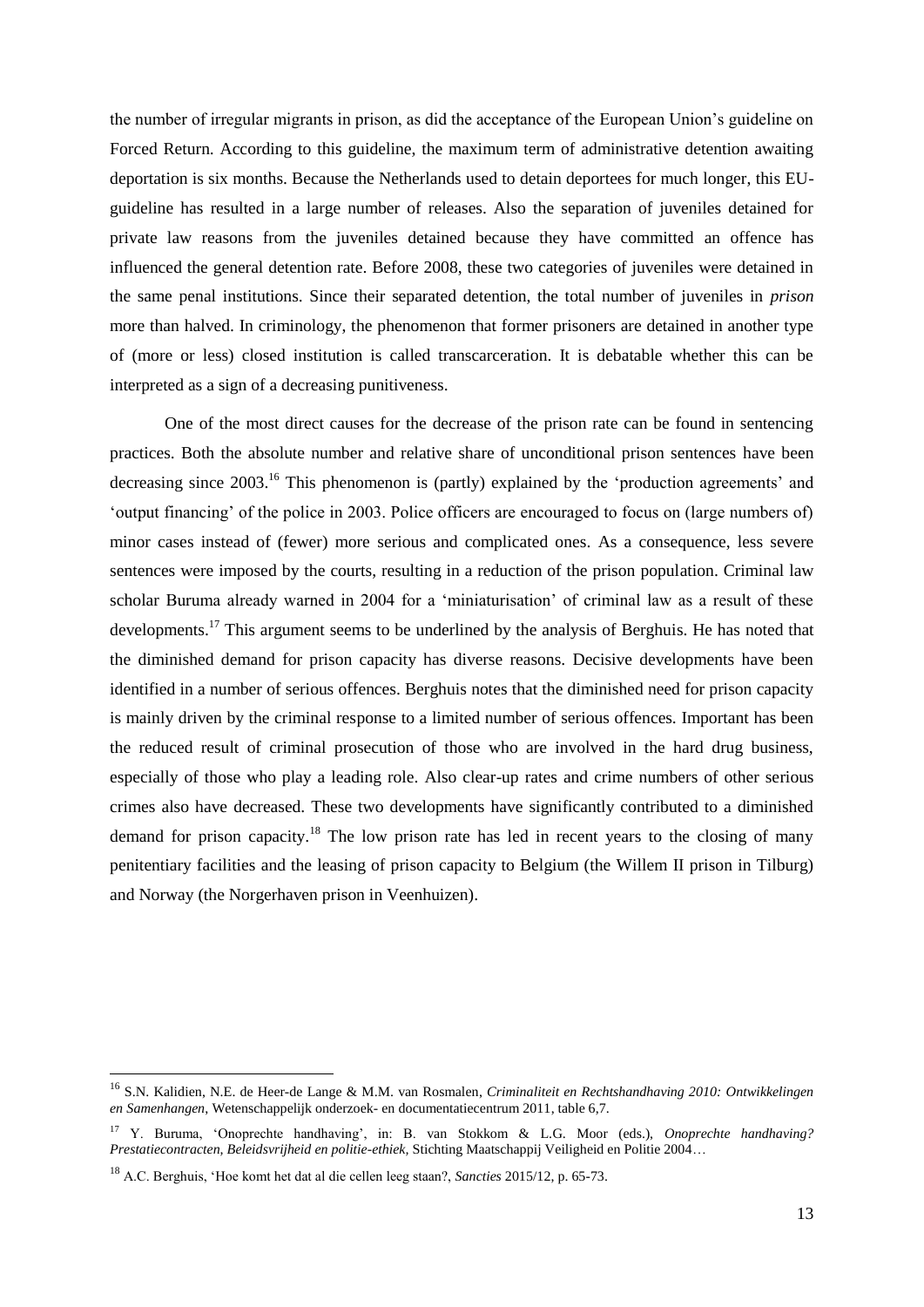#### 3.2 Pre-trial detainees

According to the Custodial Institutions Agency the influx of prisoners entering into the prison system has increased in the period 2012-2014 after a slight decrease in the period 2010-2012. This increase is mainly due to a strong increase of persons who are committed to prison for non-payment of a fine (*gijzeling*). Because of their average short period of detention, their effect on the total prison population is only limited.<sup>19</sup> The number of pre-trial detainees entering the prison system has decreased in the period 2010-2014 from 17.694 in 2010 until about 13.803 in 2014, which is a decrease of  $22\%$ <sup>20</sup> According to the WODC this decrease had already taken place since 2007, coming from 19.800 pre-trial detainees in that year, with the strongest decrease between 2012 and 2014.<sup>21</sup>



**Figure 3: Influx per category (the Netherlands)**

Source: Gevangeniswezen in getal 2010-2014*,* Dienst Justitiële Inrichtingen, May 2015, p. 22.

The decrease in pre-trial detainees as demonstrated in figure 3 is remarkable, since it is relatively stronger than the decrease in registered criminal offences and the decrease of suspects who are taken into police custody.<sup>22</sup> While the number of pre-trial detainees has decreased from 2010, the amount of damages paid to pre-trial detainees that were acquitted has largely increased. In 2010, 3 773

-

 $19$  Gevangeniswezen in getal 2010-2014, Dienst Justitiële Inrichtingen, May 2015, p. 21.

 $^{20}$  Gevangeniswezen in getal 2010-2014, Dienst Justitiële Inrichtingen, May 2015, p. 22-23.

<sup>21</sup> WODC, *Criminaliteit en rechtshandhaving 2014*, Den Haag: p. 46.

 $^{22}$  Gevangeniswezen in getal 2010-2014, Dienst Justitiële Inrichtingen, May 2015, p. 9.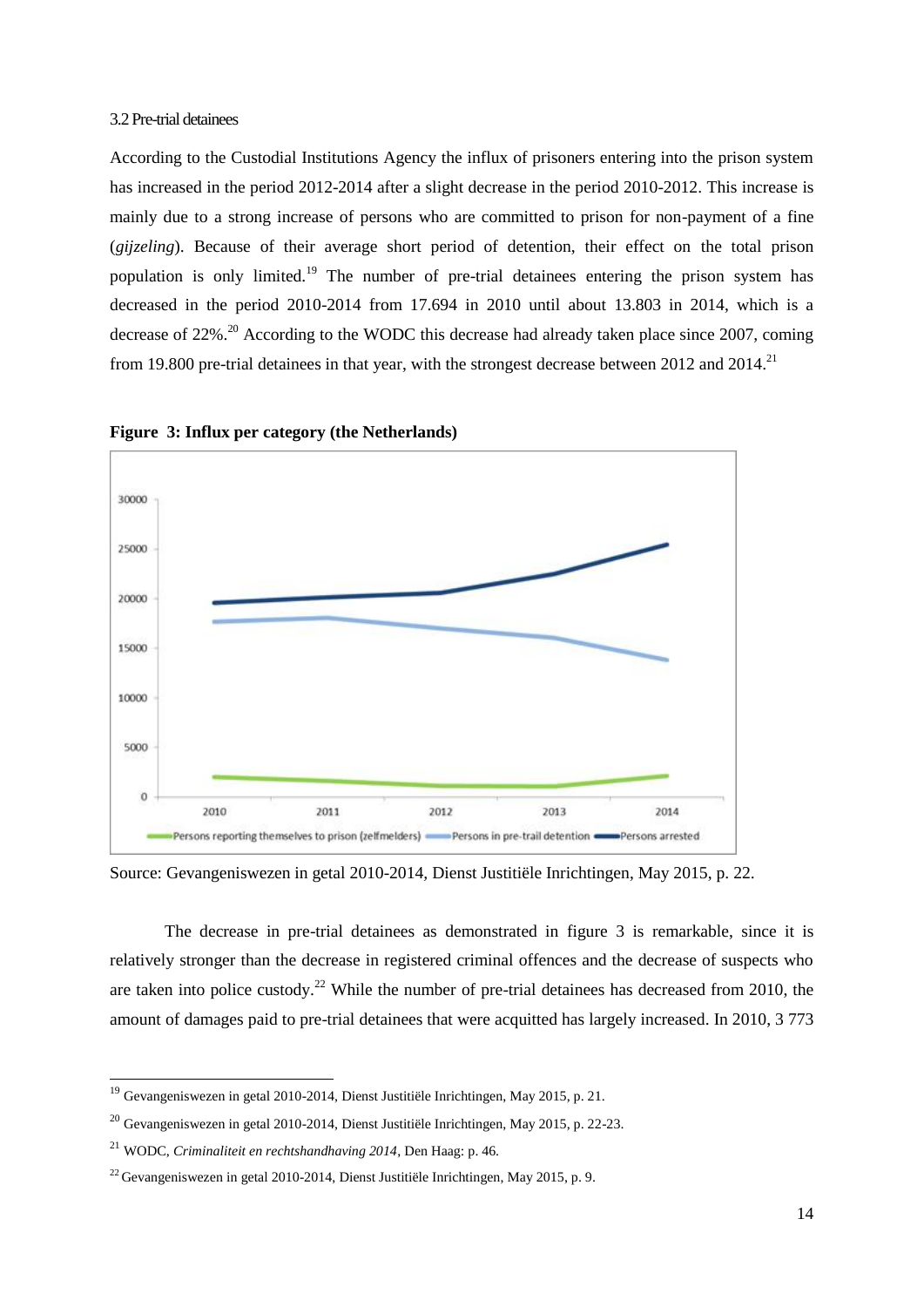persons were compensated for in total 8.3 million euros. In 2014, this has increased to 6 112 persons who were compensated for in total 11.3 million euros. In 2015, the number of persons who were awarded compensation again increased to 7 068, but the total amount of damages awarded dropped to 10.3 million euros.<sup>23</sup> This means that in 2015 more people were awarded damages for relatively shorter periods of detention.<sup>24</sup>

The Custodial Institutions Agency has noted that the reasons for the decrease in the number of pre-trial detainees are not yet clear. Since multiple explanations are possible, this decrease will be investigated further in 2015 by academics and experts from the criminal justice system.<sup>25</sup> Berghuis, Linckens and Aanstoot have investigated possible explanations for the decrease in the number of pretrial detainees, also in relation to the increased amount of damages paid, in their 2016 article in *Trema*. <sup>26</sup> According to them, the reduced number of pre-trial detainees follows to a large extent from the development in crime and the investigation of criminal offences. The amount of cases that is suspended immediately after the remand in custody (*inbewaringstelling*) is suspended has increased from 33.8% in 2011 and 2012 to 35% in 2013 and 36.4% in 2014. In addition, pre-trial detention is applied for a shorter period. Where in 2012, 36% of the pre-trial detention was suspended or postponed within a month, this was increased to 40% in 2014. Also, the average length of the pre-trial detention has decreased from 93 days in 2012 to 87 days in 2014. Berghuis, Linckens and Aanstoot conclude that judges seem to have adopted a more reluctant approach towards the application of pretrial detention.<sup>27</sup> A possible explanation for the increased willingness of judges to suspend or postpone pre-trial detention can be the criticism on the extensive pre-trial detention practice (as described in figure 4) as expressed by, including many others, several judges in a critical article on the current pretrial practices.<sup>28</sup> Berghuis, Linckens and Aanstaat explain the increase in the amount of damages paid by the explosive application of police custody of suspects as a result of imposing on the spotpenalties.<sup>29</sup>

#### **Figure 4: Number of pre-trial detainees and persons sentenced to imprisonment**

-

<sup>23</sup> Centraal Bureau voor de Statistiek StatLine d.d. 18 april 2016.

<sup>&</sup>lt;sup>24</sup> With a daily rate of  $\epsilon$ 80 this means an average of 23 days per person in 2014 and 18 days in 2015.

 $^{25}$  Gevangeniswezen in getal 2010-2014, Dienst Justitiële Inrichtingen, May 2015, p. 9.

<sup>26</sup> B. Berghuis, P. Linckens & A. Aanstoot, 'De voorlopige hechtenis een halt toegeroepen?', *Trema* 2016/3, p. 76-81.

<sup>27</sup> B. Berghuis, P. Linckens & A. Aanstoot, 'De voorlopige hechtenis een halt toegeroepen?', *Trema* 2016/3.

<sup>28</sup> B. Berghuis, P. Linckens & A. Aanstoot, 'De voorlopige hechtenis een halt toegeroepen?', *Trema* 2016/3, referring to J.H. Janssen, F.W.H. van den Emster & T.B. Trotman, 'Strafrechters over de praktijk van de voorlopige hechtenis. Een oordeel van de werkvloer!', *Strafblad* 2013, p. 430-444.

<sup>29</sup> B. Berghuis, P. Linckens & A. Aanstoot, 'De voorlopige hechtenis een halt toegeroepen?', *Trema* 2016/3, p. 76-81.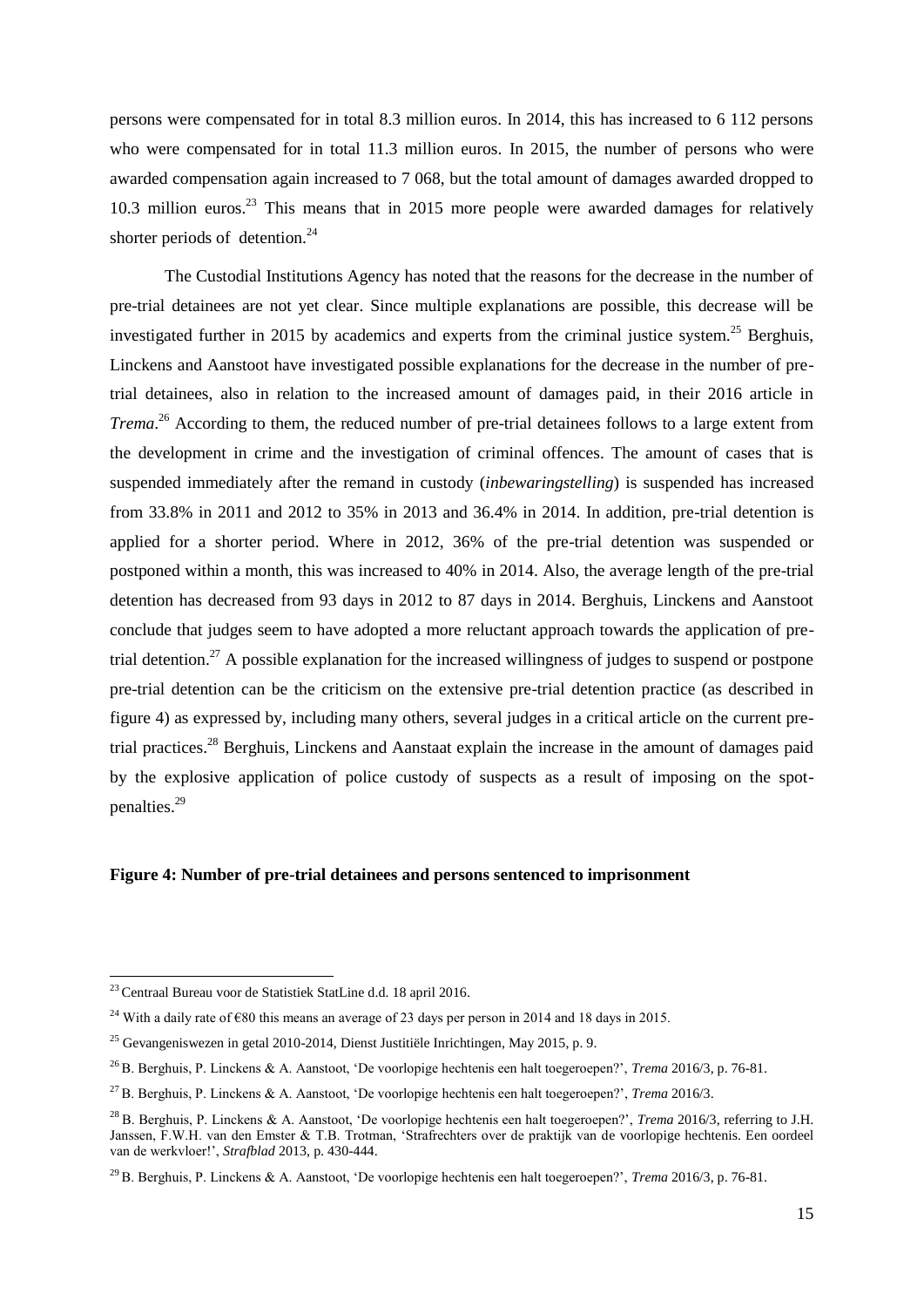

Source: B. Berghuis, P. Linckens and A. Aanstoot, 'De voorlopige hechtenis een halt toegeroepen?' (2016), *Trema* 3, p. 77.

Comparing the influx of pre-trial detainees with the number of persons held suspect of a crime yields indeed that although the influx of pre-trial detainees shows the above mentioned remarkable decline in absolute terms, the decline in relation to the number of persons held suspect of a crime shows a less significant decrease. It must be noted though that pre-trial detention is not possible for all crimes (see paragraph 2).

| Year | <b>Total number of</b><br>crime-suspects | Influx<br>pre-trial<br>detainees | $\frac{0}{0}$ |
|------|------------------------------------------|----------------------------------|---------------|
| 2010 | 207.719                                  | 17.694                           | 9,85          |
| 2011 | 227.295                                  | 18.056                           | 8,97          |
| 2012 | 222.225                                  | 16.991                           | 8,53          |
| 2013 | 205.658                                  | 16.081                           | 8,63          |
| 2014 | 207.639                                  | 13.803                           | 7,24          |
| 2015 | 185.738                                  | 13.778                           | 8,10          |

**Figure 5: Proportion of pre-trial detainees on total number of crime-suspects**

Source: CBS/WODC, Criminaliteit en rechtshandhaving 2015, tables corresponding to chapters 5 and 7.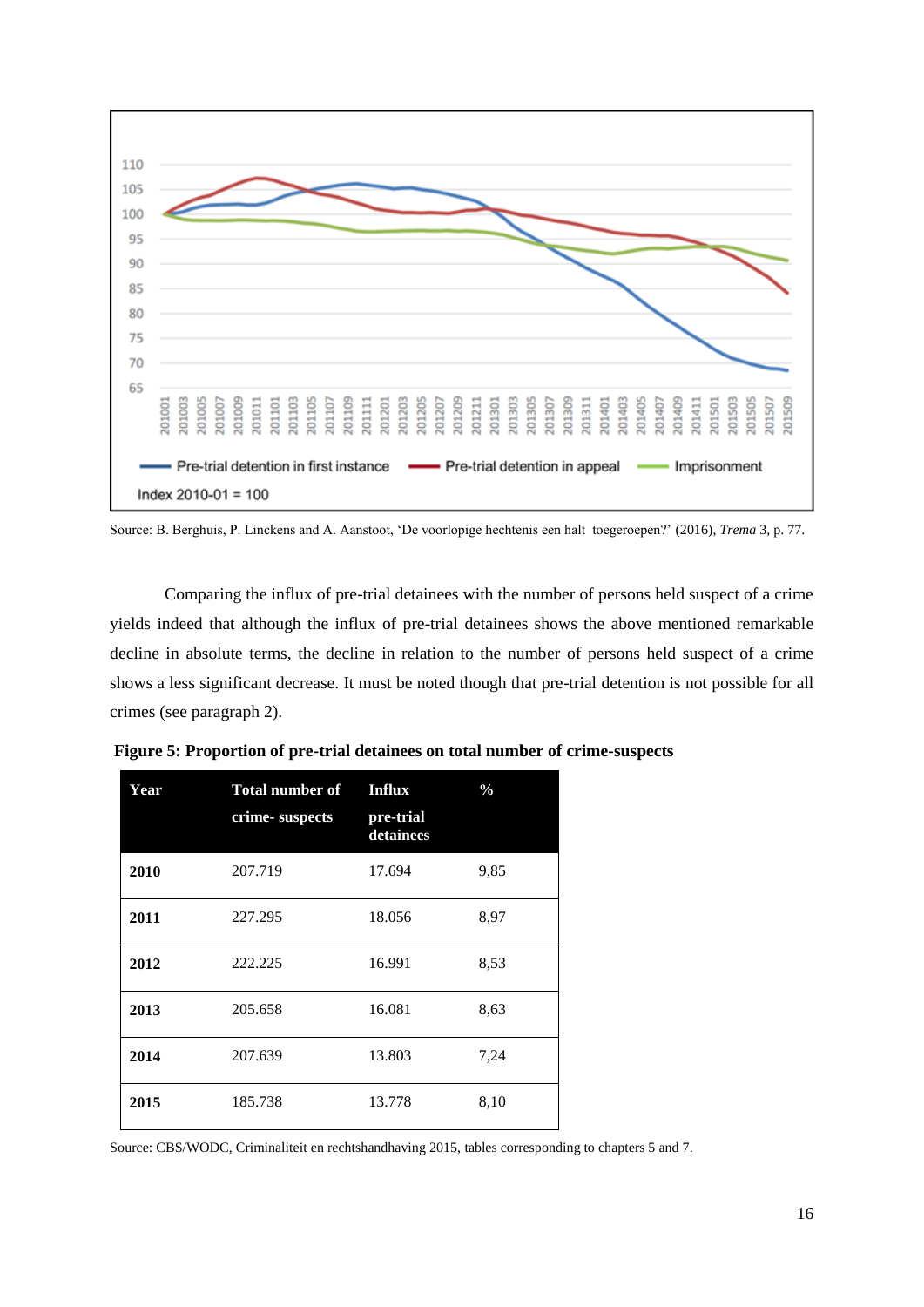Over the past years, there hasn't been a significant shift in the percentage of pre-trial detainees related to the total population of prisoners, although numbers have declined a little to 43% in 2015.

| Year | <b>Total number of</b><br>inmates (including<br>pre-trial detainees) | <b>Total number of</b><br>inmates in pre-<br>trial detention | % of pre-trial<br>detainees in total<br>number of inmates |
|------|----------------------------------------------------------------------|--------------------------------------------------------------|-----------------------------------------------------------|
| 2010 | 11.736                                                               | 5.632                                                        | 48                                                        |
| 2011 | 11.545                                                               | 5.643                                                        | 49                                                        |
| 2012 | 11.160                                                               | 5.453                                                        | 49                                                        |
| 2013 | 10.544                                                               | 4.911                                                        | 47                                                        |
| 2014 | 9.909                                                                | 4.251                                                        | 43                                                        |
| 2015 | 8.976                                                                | 3.874                                                        | 43                                                        |

**Figure 6: Proportion of pre-trial detainees on the total prison population** 

Source: Gevangeniswezen in getal 2010-2014*,* Dienst Justitiële Inrichtingen, May 2015, p. 31; DJI in getal 2011-2015, Dienst Justitiële Inrichtingen, April 2016, p. 25.

About half of the prisoners is born in the Netherlands.<sup>30</sup>According to the Council of Europe foreign prisoners are those with a foreign state citizenship, but not those who are stateless or whose nationality is unknown. Numbers for detainees whose nationalities are unknown have been incorporated in the surveys from 2012 onward. As for the share of foreigners in pre-trial detention in the Netherlands, the figure below shows a slight decrease over the past couple of years. However, when the numbers are adjusted to include persons with an unknown nationality, it shows a tendency to stabilize over the last three years.

|  | <b>Figure 7: Foreigners in detention</b> |  |
|--|------------------------------------------|--|
|  |                                          |  |

| Year | -1       | $\overline{2}$ | $\mathbf{3}$ | $\overline{4}$ | 5                   | 6               | $\overline{7}$ | 8      | 9    | 10  | 11   |
|------|----------|----------------|--------------|----------------|---------------------|-----------------|----------------|--------|------|-----|------|
|      | Tinmates | Tforeign       | Tadjusted    | $\frac{9}{6}$  | $\%$ <sup>adj</sup> | $Tpre-trial$    | $\%$           | EU-cit | $\%$ |     | $\%$ |
| 2010 | 11.737   | 2.517          | 2.830        |                |                     | 21,4 24,1 1.340 | 53,2           | 833    | 33,1 | 313 | 2,7  |
| 2011 | 11.579   | 2.410          | 2.636        | 20,8           |                     | 22,8 1.265      | 52,2           | 910    | 37,8 | 226 | 2,0  |
| 2012 | 11.324   | 2.208          | 2.380        |                |                     | 19,5 21 1.243   | 56,3           | 903    | 40,9 | 172 | 1,5  |

- $30$  DJI in getal, 2011-2015, Dienst Justitiële Inrichtingen, April 2016, table 2.10, p 28.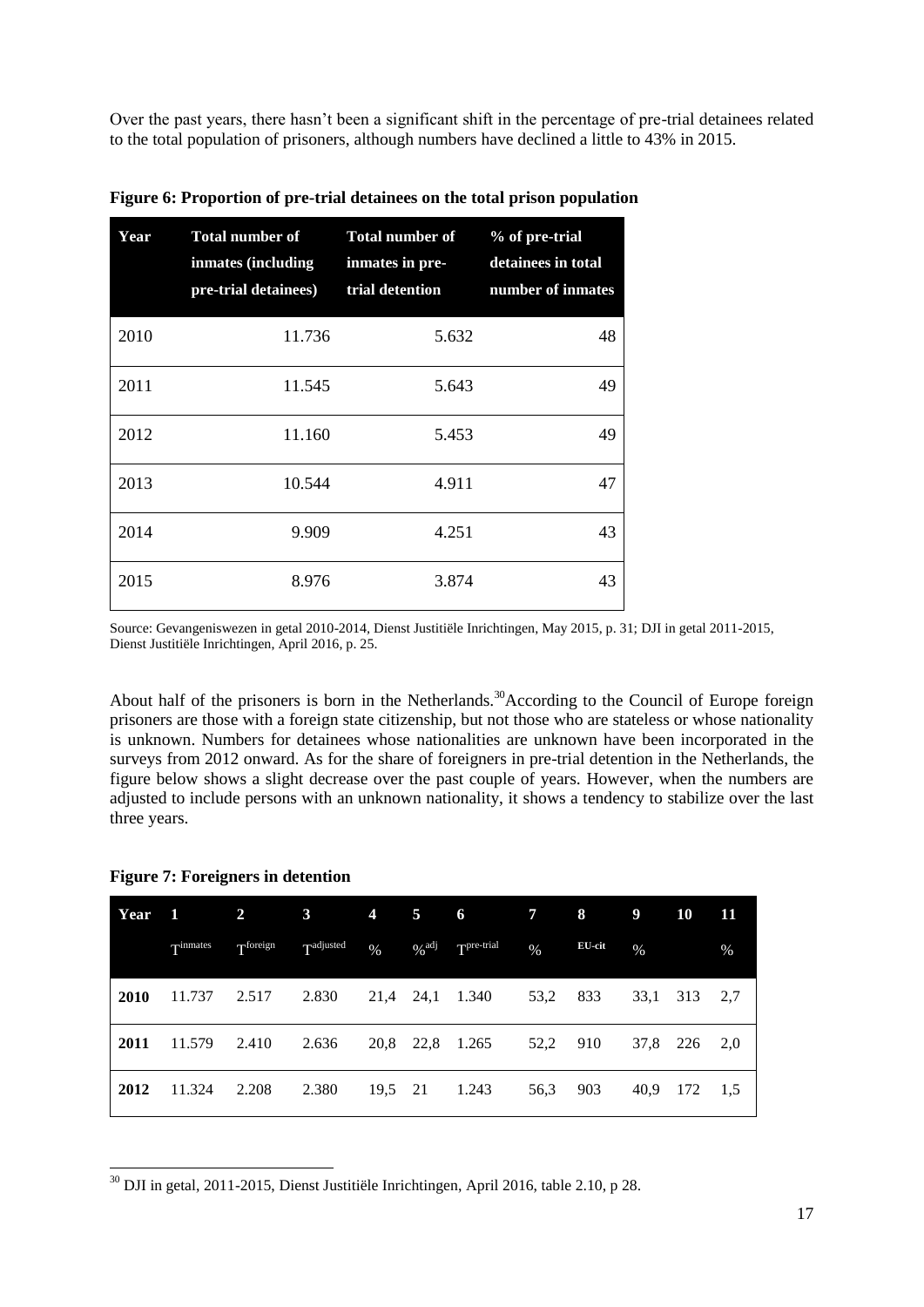|  |  |  | 2013 10.547 2.140 2.321 20.3 22 1.150 53.7 951 44.4 181 1.7 |  |  |  |
|--|--|--|-------------------------------------------------------------|--|--|--|
|  |  |  | 2014 9.857 1.820 2.081 18,5 21,1 917 50,4 781 42,9 261 2,6  |  |  |  |

Source: Council of Europe Annual Penal Statistics (SPACE I) surveys over 2010, 2011, 2012, 2013 and 2014.<sup>31</sup>

1: Total number of inmates (including pre-trial detainees)

- 2: Total number of foreign inmates
- 3: Adjusted total of foreigners (including unknown)
- 4: % of foreigners in the total number of inmates
- 5: Adjusted % of foreigners (inc. unknown) in the total number of inmates
- 6: Number of foreign pre-trial detainees

-

- 7: % of foreign pre-trial detainees in the number of foreign inmates
- 8: Number of inmates citizens of Member States of the EU
- 9: % of the EU citizens in the number of foreign inmates
- 10: Number of detainees for which the nationality is unknown
- 11: % of detainees for which the nationality is unknown

No official numbers are available about the number or irregular migrants detained in remand prisons in the Netherlands. Based on personal information of the Dutch Prison Service (DJI), Boone & Kox mention a total number of 1150 persons without a residence status detained in Dutch penitentiary institutions on a criminal ground, but these numbers will be long obsolete if they were ever reliable.<sup>32</sup>

<sup>&</sup>lt;sup>31</sup> Please note that these figures may differ slightly from those of the Dutch Custodial Institutions Agency (DJI), due to the fact that the Council of Europe uses September 1st as reference date, while DJI uses September 30th as a reference date. ..

<sup>32</sup> M. Boone & M. Kox, What works for irregular migrants in the Netherlands, *European Journal of Probation* 2012, (4), 3, p. 60.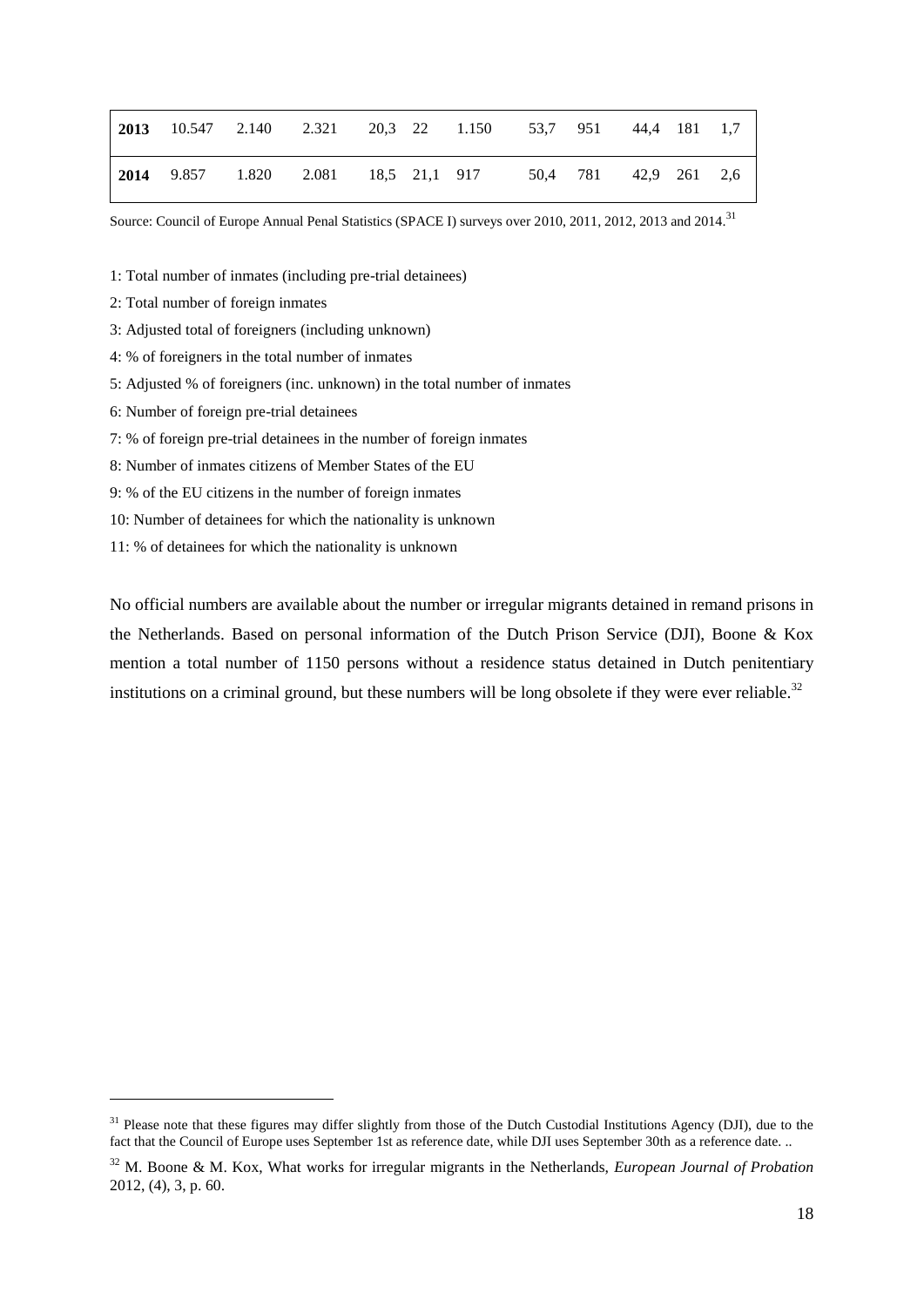# <span id="page-18-0"></span>**4. Literature review**

1

The Dutch pre-trial procedure has been the topic of much debate and discussion in academic literature. Academic legal research on pre-trial detention is abundant, especially on the question how the Dutch practice of pre-trial detention relates to the *ultima ratio* principle, as codified in Article 5 ECHR. Defense lawyers, academics but also judges have criticized the extensive use of pre-trial detention in the Netherlands.<sup>33</sup> Below, a selection of the most relevant legal and empirical studies on the theory and practice of pre-trial detention and the use of alternatives is provided.

In 2008, Stevens concluded that the Dutch pre-trial procedure in the light of Article 5 ECHR is not problematic, as the Dutch legal procedure concerning pre-trial detention requires grounds that are acknowledged by the ECtHR and these grounds are tested periodically.<sup>34</sup> In 2010, she has tested whether the practice of pre-trial detention is in accordance with the general principle that pre-trial detention should be used restrictively and as a last resort by judges in an empirical study.<sup>35</sup> To this purpose, she has interviewed 28 judges, including 14 examining judges from 7 different courts. Besides this, these judges were presented with five different cases to investigate their decision-making process. Stevens found that especially the ground of a serious reason of public safety requiring the immediate deprivation of liberty is interpreted extensively, serving as a legitimatization to demonstrate that dangerous behavior shall not go unpunished. By applying pre-trial detention, judges try to safeguard a feeling of safety amongst the victim(s) and others affected by the criminal act. These arguments are to a large extent also used to substantiate the ground of reoffending.<sup>36</sup> Stevens concludes that pre-trial detention is applied rather extensively by judges, not for restricted reasons but as a means to achieve quick punishment and to protect society against the suspect. $37$ 

In 2009, an analysis of the legal framework of pre-trial detention in the Netherlands was provided by van Kalmthout in the comparative study on Pre-trial Detention in the European Union.<sup>38</sup> A national

<sup>&</sup>lt;sup>33</sup> See, among many others, defence lawyers such as N. van der Laan, 'De voorlopige hechtenis lotto. Een pleidooi voor motiveren en publiceren', *NJB* 2009, p. 4215-2420, academics such as Y. Buruma, 'Onschuldig gedetineerd', *Nederlands Juristenblad* 2013, p. 2129, A.H. Klip, 'Voorlopige hechtenis', *Delikt en Delinkwent* 2012, p. 83-93 and judges J.H. Janssen, F.W.H. van den Emster & T.B. Trotman, 'Strafrechters over de praktijk van de voorlopige hechtenis. Een oordeel van de werkvloer!', *Strafblad* 2013, p. 430-444.

<sup>&</sup>lt;sup>34</sup> L. Stevens, 'De praktijk van de Nederlandse voorlopige hechtenis vanuit Straatsburgs perspectief: "klaag niet te snel"', *Delikt en Delinkwent* 2008, afl. 5/35, p. 499-514.

<sup>35</sup> L. Stevens, 'Voorlopige hechtenis en vrijheidsstraf. De strafrechter voor voldongen feiten?',*Nederlands Juristenblad* 2010, p.1520-1525.

<sup>36</sup> L. Stevens, 'Voorlopige hechtenis in tijden van risicomanagement. Lijdende of leidende beginselen?', *Delikt en Delinkwent* 2012/36, p. 384-387.

<sup>37</sup> L. Stevens, 'Voorlopige hechtenis en vrijheidsstraf. De strafrechter voor voldongen feiten?', *Nederlands Juristenblad* 2010, p.1520-1525. See also L. Stevens, 'The Meaning of the Presumption of Innocence for Pre-trial Detention. An Empirical Approach', *Netherlands Journal of Legal Philosophy* 2013 (42)3, p. 246.

<sup>38</sup> A.M. van Kalmthout, 'The Netherlands', in: A.M. van Kalmthout, M.M. Knapen & C. Morgenstern (eds.), *Pre-trial Detention in the European Union*, Nijmegen: Wolf Legal Publishers 2009, p. 689-716.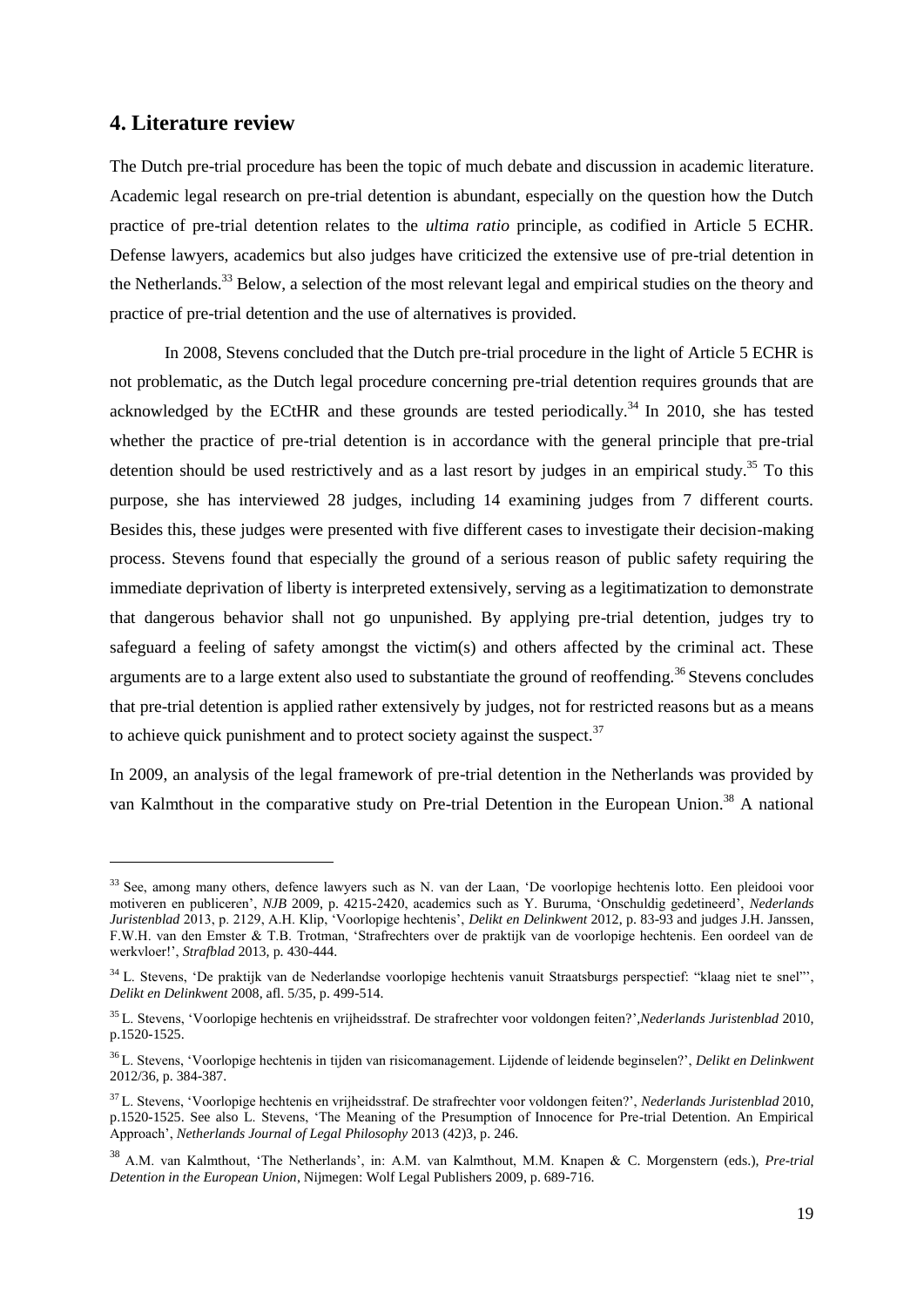report on pre-trial detention in the Netherlands as a part of a comparative study on pre-trial detention is also provided by Tak in 2012.<sup>39</sup>

Although academic legal research on pre-trial detention is abundant, especially on the question how the Dutch practice of pre-trial detention relates to the *ultima ratio* principle, as codified in Article 5 ECHR. Less, however, has been published on the alternatives for pre-trial detention.

In 2011, the Council for the Administration of Criminal Justice and Youth Protection (*Raad voor Strafrechtstoepassing en Jeugdbescherming*, RSJ) published an advice in which it explored and proposed alternatives for the practice of the use of alternatives for pre-trial detention.<sup>40</sup> The Council in this advice notes that statistics show that in 2003 in only 14% of the cases of remand in custody and 12% of the cases of detention in custody were immediately suspended. In the interviews that the Council has held for its advice, interviewees noted that 20 to 60% of the pre-trial detention cases was immediately suspended. The Council found that alternatives as electronic monitoring, and a duty to report are underused because of organisational problems, the lack of standard procedures and a common practice. In its 2011 advice, the Council recommended to take the practice in youth matters as an example, adhering to the basic principle that the pre-trial detention is suspended, unless there are reasons to not do this. $41$ 

In 2016, Crijns, Leeuw and Wermink of Leiden University have published the national report on the Netherlands for the research that is coordinated by the British NGO Fair Trials.<sup>42</sup> The goal of the report was to provide an overview of the use of pre-trial detention in practice in the Netherlands. In the research project 109 hearings on pre-trial detention were observed, 56 case files were reviewed and 6 judges and 3 prosecutors were interviewed. Also, a survey was completed by 35 defense lawyers. The central question in this report was if the criticism of the extensive use of pre-trial detention in Dutch criminal procedures is justified, and if so, what steps need to be taken to alleviate the concerns that exist regarding pre-trial detention. Main finding is that the Dutch legislation on pre-trial detention meets the relevant standards of the European Court of Human Rights, but that the way in which the legal rules on pre-trial detention are applied in practice is rightly criticized.<sup>43</sup> Researchers conclude

1

<sup>&</sup>lt;sup>39</sup> P.J.P. Tak, 'Pre-trial detention in the Netherlands: improvements are still mandatory', in: P.H.P.H.M.C. van Kempen (ed.), *Pre-trial detention. Human Rights, criminal procedural law and penitentiary law, comparative law*, Intersentia 2012, p. 533- 557.

<sup>&</sup>lt;sup>40</sup> Council for the Administration of Criminal Justice and Youth Protection (Raad voor de strafrechtstoepassing en jeugdbescherming, RSJ), 'Voorlopige hechtenis – maar dan anders. Verkenning van alternatieven in het kader van schorsing en tenuitvoerlegging', advice July 4, 2011.

<sup>&</sup>lt;sup>41</sup> Council for the Administration of Criminal Justice and Youth Protection (Raad voor de strafrechtstoepassing en jeugdbescherming, RSJ), 'Voorlopige hechtenis – maar dan anders. Verkenning van alternatieven in het kader van schorsing en tenuitvoerlegging', advice July 4, 2011, p. 21-30.

<sup>42</sup> J. Crijns, B. Leeuw & H. Wermink, *Pre-trial detention in the Netherlands: legal principles versus practical reality*, research report March 2016.

<sup>43</sup> J. Crijns, B. Leeuw & H. Wermink, *Pre-trial detention in the Netherlands: legal principles versus practical reality*, research report March 2016, p. 6.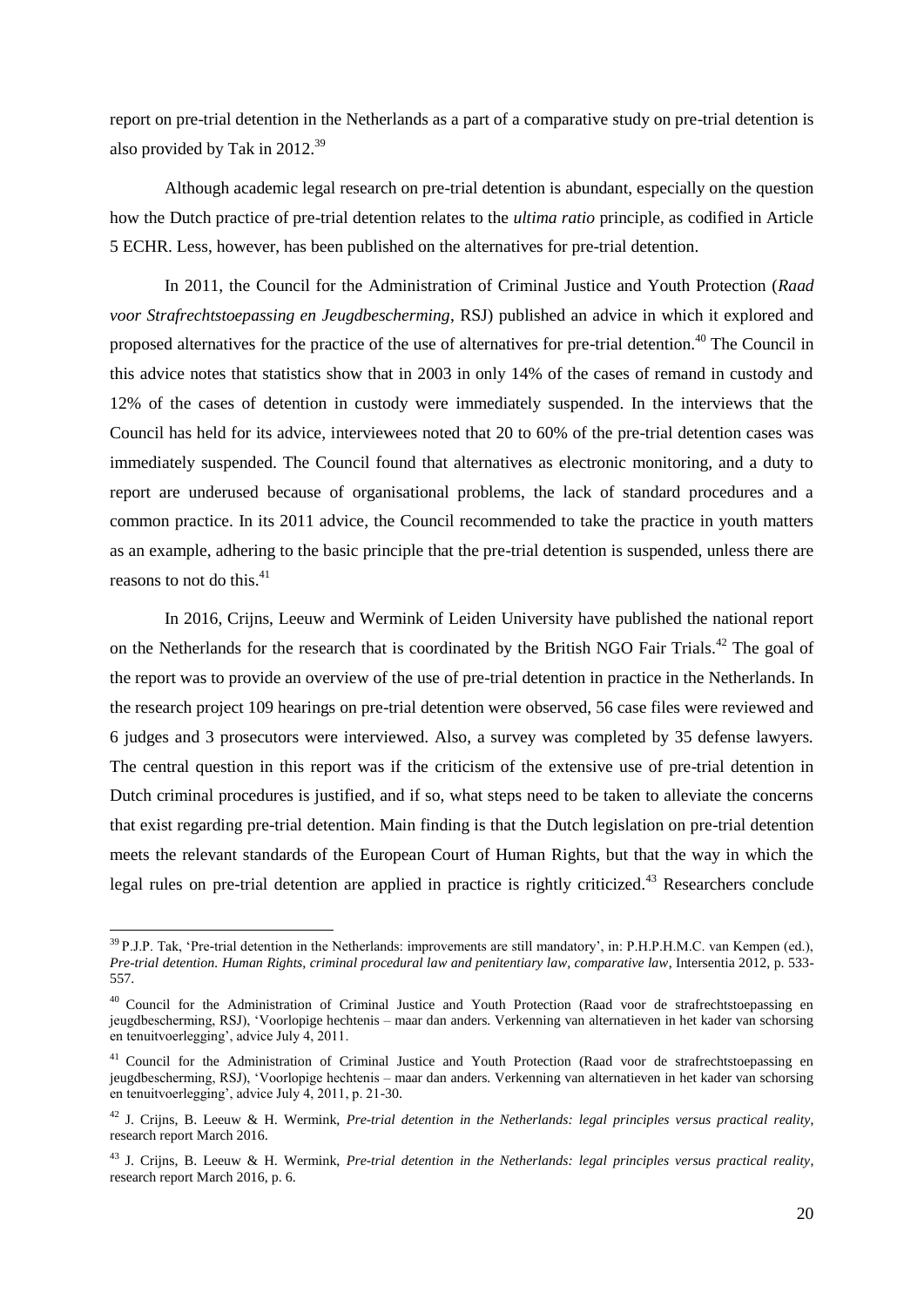that they feel that alternatives to pre-trial detention are underused, especially in the first phase of pretrial detention and state that "[m]ore research and discussion is necessary to fully develop alternatives in terms of new legislation and better use of existing alternatives such as bail and electronic monitoring."<sup>44</sup>

<sup>1</sup> <sup>44</sup> J. Crijns, B. Leeuw & H. Wermink, *Pre-trial detention in the Netherlands: legal principles versus practical reality*, research report March 2016, p. 7-8.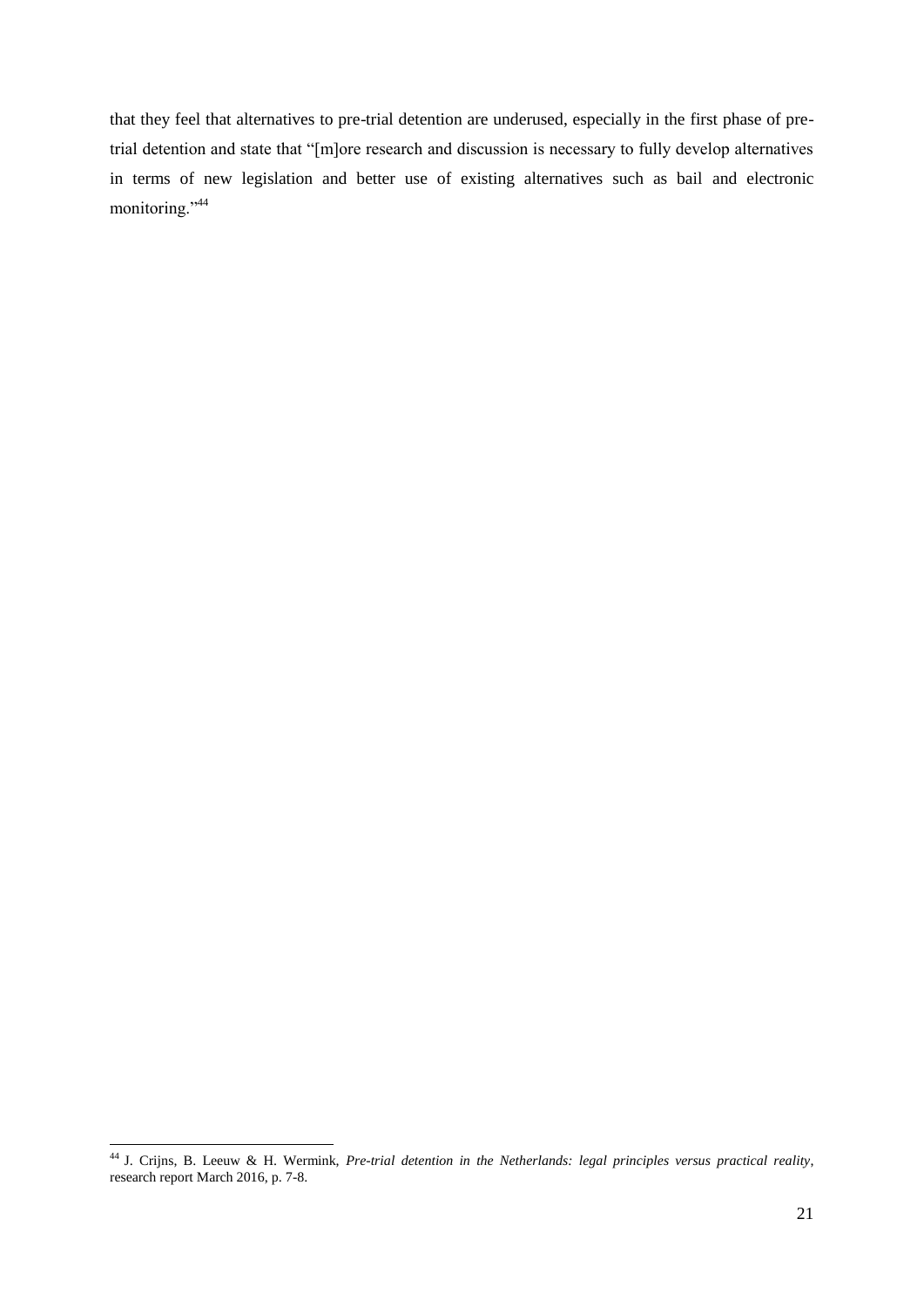### <span id="page-21-0"></span>**5. Alternatives/ non-custodial supervision**

First it should be noted that strictly speaking in the Dutch system there are no alternatives to pre-trial detention. The judge can decide whether to order pre-trial detention or not. After deciding to order pretrial detention, however, he can, immediately or during the execution of the pre-trial detention decide to suspend the execution (Article 80 paragraph 1 CCP). This means that the suspect is released, but has to abide by the conditions that the judge has set, usually until the moment that the trial will take place, although the judge can decide on any timeline that he sees fit. A more fundamental consequence is that the alternatives stay within the framework of the pre-trial detention itself. This means that the use is restricted to cases in which a ground for pre-trial detention exists and the alternative is sufficient to meet one of its objectives. With regard to the conditions attached to the suspension of the pre-trial detention, the CCP distinguishes between general and specific conditions. If the judge decides to suspend the pre-trial detention, this will always be under the general conditions; that the suspect will comply to possible future court orders regarding the pre-trial detention and that he will cooperate with the execution of a possible future sentence to imprisonment (Article 80 paragraph 2 CCP). Furthermore, the judge may apply specific requirements to the suspension. An overview of the requirements/alternatives that are most common in the countries of the European Union, is given by Van Kalmthout e.a. (2009). The law does not mention a (limited) list of requirements that can be added to a suspension (contrary to for example the conditional prison sentence and conditional release) which allows creativity for the judge to tailor the alternatives that can be used. .

The most common used alternatives accordingto the recent study of Crijns, Leeuw and Wermink are more or less comparable:

- Electronic monitoring;
- House arrest;
- Money bail;
- Check in to the police station;
- Location bans;
- Drug treatment programs;
- Stay away from persons;
- Other.

In their research, Crijns, Leeuw and Wermink observed that at the initial review pre-trial detention was suspended in 16% of the cases. At the court in chambers pre-trial detention was suspended in 13% of the cases in which pre-trial detention was ordered. These figures are comparable to those mentioned in the report of the 2011 Council for the Administration of Criminal Justice and Youth Protection stemming from the year 2003. According to figures of the prosecution service, in that year 14% of the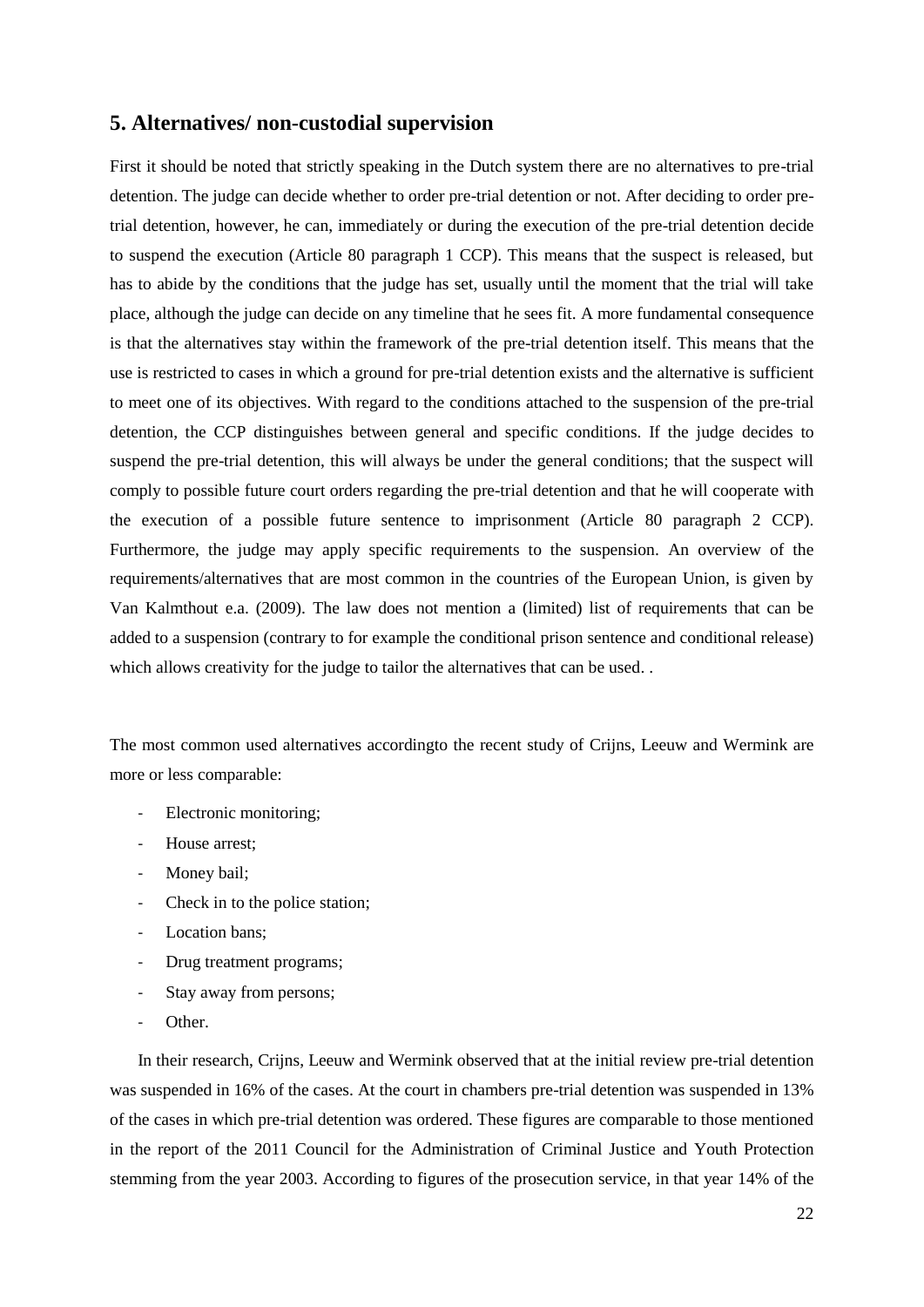pre-detentions were suspended at the initial hearing and 12% at the court in chambers. It can be concluded that within a time frame of 10 years, progress has been very limited. Crijns, Leeuw and Wermink also give an overview of the types of alternatives applied in the cases they observed. Since we cannot exactly derive from the report what the relative significance of the numbers is, we just copy their figures without too much further comments. What we can conclude is that in the 13-16% of the cases that were suspended, special conditions were attached to the suspension in at most 48% of the cases. Check in to police station was by far the most common used requirement.



**Figure 8: Alternative measures at** *initial* **hearings**

Source: J. Crijns, B. Leeuw & H. Wermink, *Pre-trial detention in the Netherlands: legal principles versus practical reality,*  research report March 2016, p. 36.

#### **Figure 9: Alternative measures at** *raadkamer* **hearings**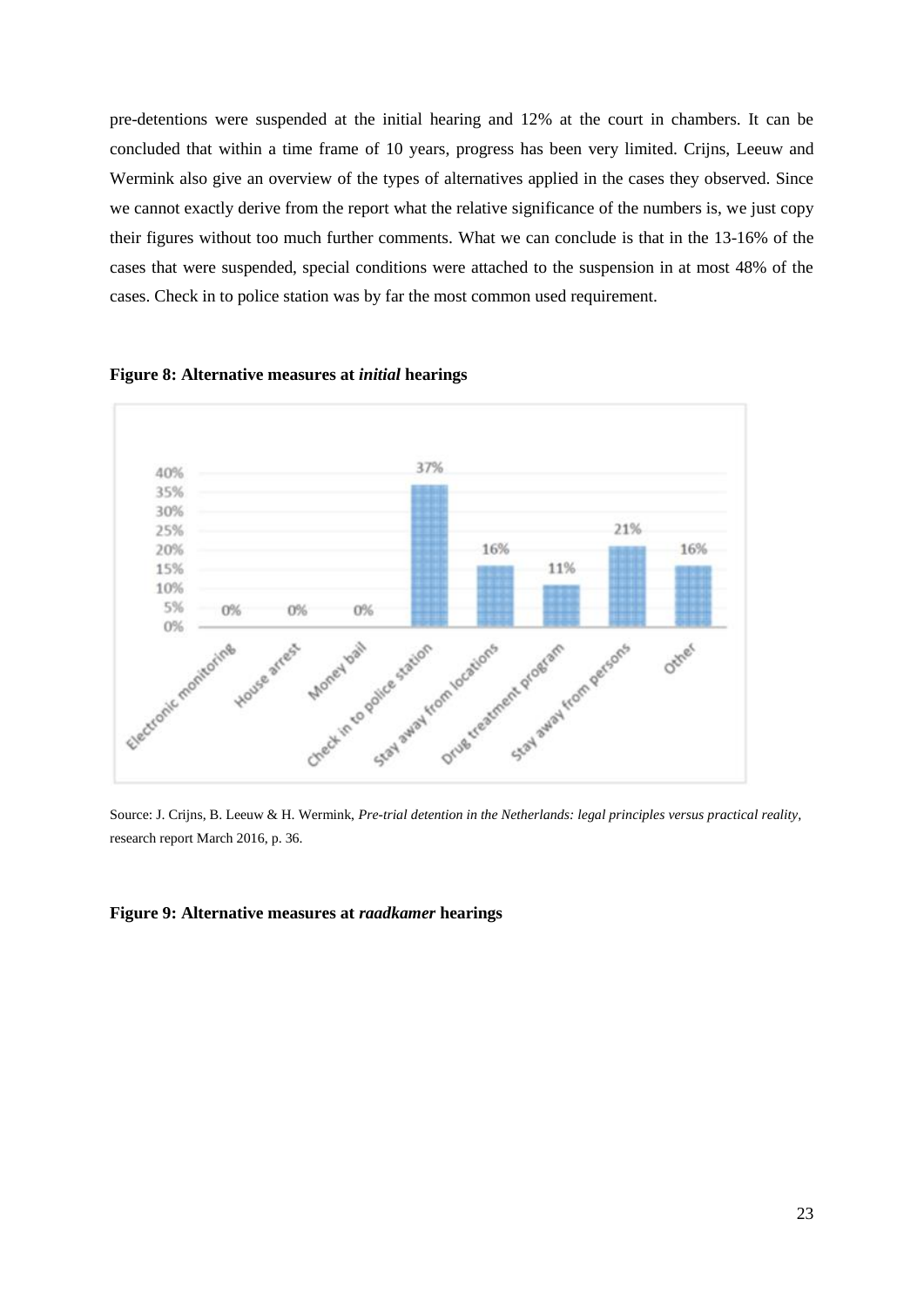

Source: J. Crijns, B. Leeuw & H. Wermink, *Pre-trial detention in the Netherlands: legal principles versus practical reality,*  research report March 2016, p. 37.

Common to the 2011 report of the Council for the Administration of Criminal Justice and Youth Protection, the authors of the recent report on pre-trial detention come to the conclusion that although bail can be applied as an alternative for pre-trial detention, judges are generally quite reluctant to do this.<sup>45</sup> The arguments are also still the same. Judges are unfamiliar with the alternative and the way it could be applied or are afraid it will result in class justice. The researchers did not observe one case in which bail was applied. <sup>46</sup>

#### 5.1 Electronic monitoring

1

Recently a research was conducted on the use of Electronic Monitoring (EM) in the Netherlands. EM can be used as a condition of the suspension of pre-trial, never as a stand alone measure, however, but only as a conditon to monitor a location order or a location ban. This restriction can be explained by the fact that EM has never been accepted in the Netherlands as an autonomous replacement of imprisonment.<sup>47</sup> The possibility of EM is not explicitly stated in the law. It is, however, mentioned in

<sup>45</sup> Council for the Administration of Criminal Justice and Youth Protection (Raad voor de strafrechtstoepassing en jeugdbescherming, RSJ), 'Voorlopige hechtenis – maar dan anders. Verkenning van alternatieven in het kader van schorsing en tenuitvoerlegging', advice July 4, 2011.

<sup>46</sup> J. Crijns, B. Leeuw & H. Wermink, *Pre-trial detention in the Netherlands: legal principles versus practical reality*, research report March 2016, p. 37.

<sup>47</sup> M. Boone, M. van der Kooij & S. Rap, *Current uses of Electronic Monitoring in the Netherlands*, Utrecht University 2016.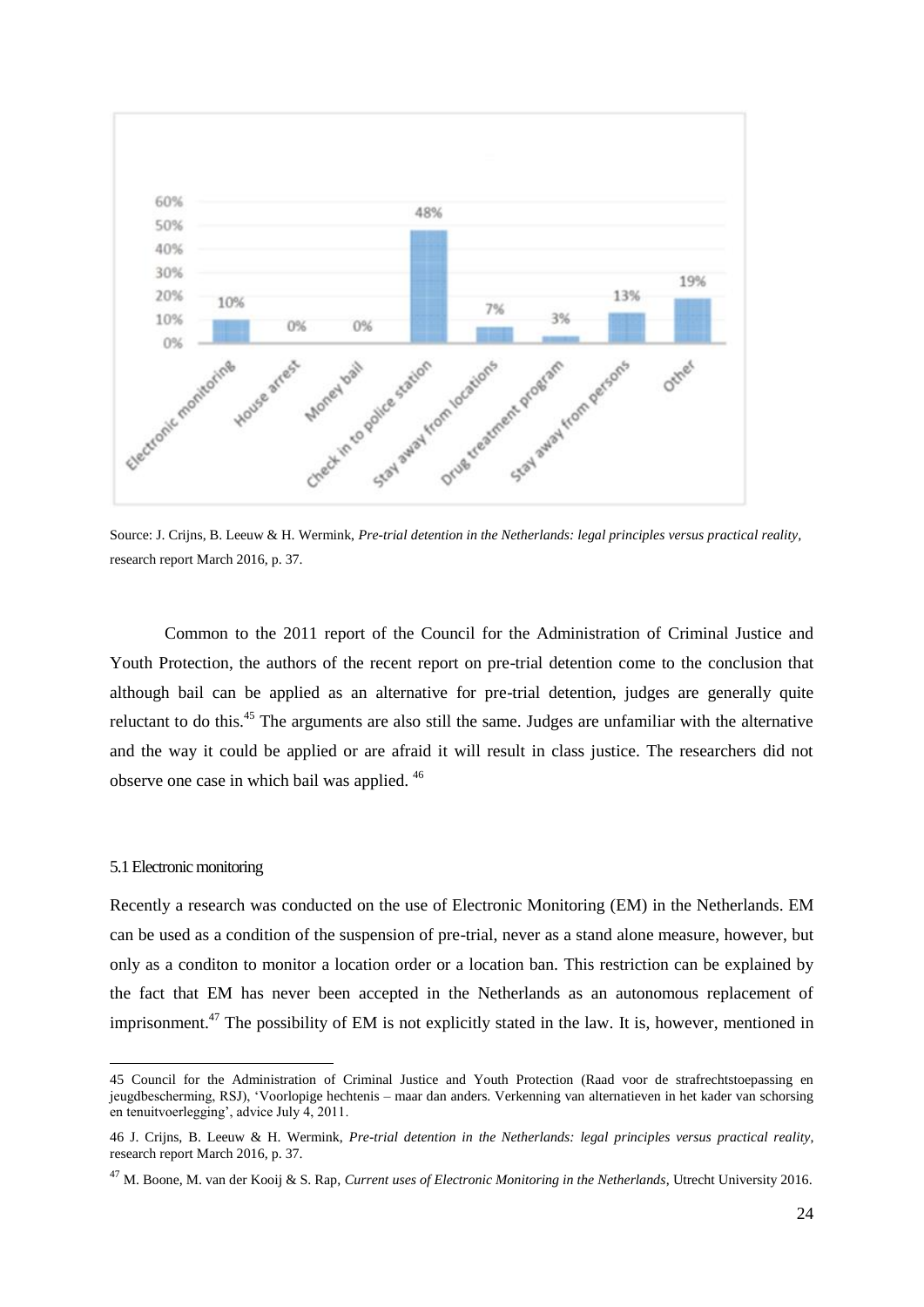the instruction of the Public Prosecution Service. According to this instruction, EM may be attached to a movement restriction condition, more specifically a location order or location ban. The probation service needs to investigate whether the use of EM to control a movement restriction condition is feasible. The instruction states that the prosecutor needs to consider the proportionality of EM because its use seriously impairs the privacy of those under EM. A restraining order can be imposed as a special condition for the purpose of protecting a specific victim. In order to enhance the enforcement of such an order, a location ban may be added as a special condition. This means that the living address of the victim may be appointed as an exclusion zone, which can be monitored with EM. The instruction states that the enforcement of movement restriction conditions is a joint task of the police and the probation service. The examining magistrate, the court or the public prosecutor can propose the use of EM. The suspect's consent is required.

Although the figures are hardly comparable, a result of the comparative research of which the Dutch study was part of seemed to indicate that EM is less used as an alternative for pre-trial detention compared to countries in which it can be applied as an autonomous sanction, e.g. Belgium and England & Wales.<sup>48</sup> In 2013, 12% of the cases of EM were imposed as a condition of the suspension of pre-trial detention. The absolute numbers are still relatively small. Interviews with judges and prosecutors give several suggestions as to how this can be explained. It seems that EM has no priority at the Public Prosecution Service because there are many other issues that require prosecutors' attention. Also the image prosecutors and judges have of EM is not very positive. The prosecutors interviewed in our research indicate that the technical problems and limitations associated with EM decrease their willingness to request EM. Examining judges and sentencing judges indicate that they are rarely advised to impose EM. Since the judiciary relies on the advice of the probation service with respect to special conditions, when there is no advice for EM, they will not impose EM either.

Several respondents in the EM-research stated that the use of EM at the pre-trial stage is increasing. This observation can be supported by figures. In 2012, the number of started supervisions with EM at the pre-trial stage was  $153$ ,<sup>49</sup> whereas in the first 10 months of 2015, 373 of such supervisions started (according to unpublished figures provided by the Dutch Probation Service). Some respondents indicated that the possibility of EM increases the chance that the Council Chamber will decide to suspend the pre-trial detention.

1

<sup>48</sup> Hucklesby, A., K. Beyens, M. Boone, F. Dünkel, G. McIvor and H. Graham, Creativity and Effectiveness in the use of electronic monitoring: a case study of five jurisdictions, [http://emeu.leeds.ac.uk/reports/,](http://emeu.leeds.ac.uk/reports/) 2016.

<sup>49</sup> Reclassering Nederland,*Eenmalige uitgave over elektronische controle. Voor professionals in de strafrechtketen*, Utrecht: Libertas 2013.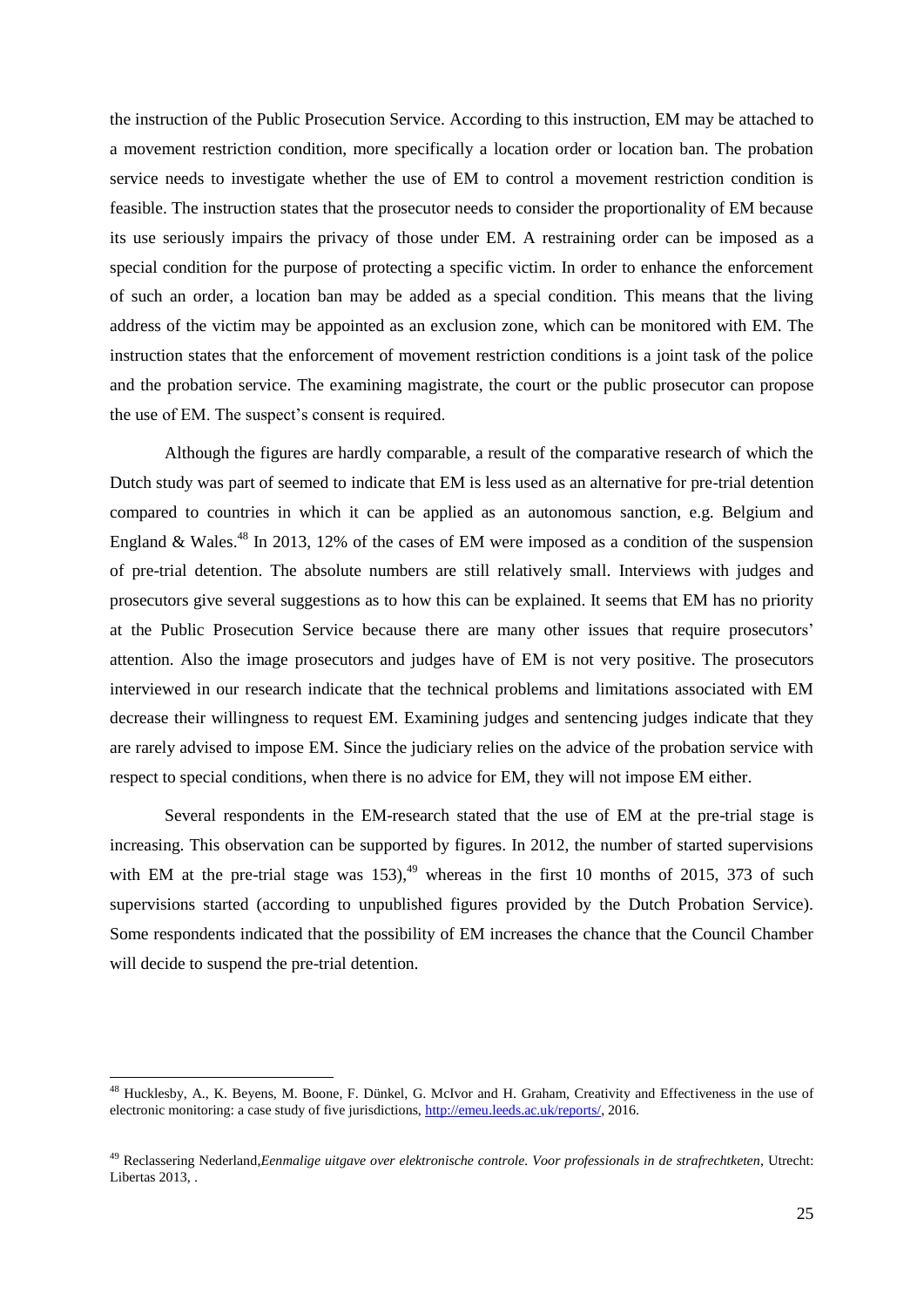## <span id="page-25-0"></span>**6. The "European Element"**

The Dutch pre-trial detention procedure has been assessed in the light of Article 5 ECHR by the ECtHR only a couple of times. Despite this, the case law of the ECtHR has shown to be relevant for the Netherlands. The Brogan v. UK case, for example, was the reason for major amendments in the rules concerning the length of the pre-trial procedure and the involvement of the judge in the Dutch pre-trial detention phase. $50$ 

In the 2007 case of Kanzi and Hendriks against the Netherlands the ground of the shocked legal order as codified in Article 67a of the CCP was assessed.<sup>51</sup> The applicant, a suspect of rape, did not challenge the existence of serious indications (*ernstige bezwaren*) but argued that, given the context in which the facts had occurred, his release would not give rise to any social unrest which would justify keeping him in pre-trial detention. The ECtHR noted that the ground of disturbance to public order as codified in Article 67a of the CCP includes in that concept the likely public disorder if such an accused were released and accepts that this factor may legitimately be taken into account in deciding whether it is necessary and justified to place or retain a suspect in pre-trial detention. Still, the ECtHR noted that the extent to which the commission of such an offence has attracted or been given publicity cannot be decisive in the domestic determination of the possible 'disturbance to public order', but the passage of time will generally weaken the justification of pre-trial detention based on such considerations.<sup>52</sup>

The ECtHR adopted a more critical approach in the case of Geisterfer against the Netherlands to the notion of shocked legal order.<sup>53</sup> Geisterfer was arrested early 2006 because of membership of an alleged membership in a crime ring and placed in pre-trial detention. His detention was adjourned because of a surgery of one of his co-defendants. When the trial was resumed in late September 2007, Geisterfer was again placed in pre-trial detention on the ground of prevention of recidivism and the ground of prevention of collusion. His request for release, arguing that his temporary release had not caused a disruption of the public order during the months in which the applicant had been released did not make the court change its mind about the continued existence of the twelve-year ground. Geisterfer was released in December 2007, as the judge anticipated that the to be expected sentence was not likely to be longer than the time he had spent in pre-trial detention. In this case, the ECtHR repeated that social disturbance, caused by offenses of a particular gravity, can justify pre-trial detention in exceptional circumstances. These grounds, however, can only be deployed on the basis of

-

<sup>50</sup> ECtHR 29 November 1988, *Brogan and others v. UK*, appl.nos. 11209/84; 11234/84; 11266/84 and 11386/85.

<sup>51</sup> ECtHR 5 July 2007, *Kanzi v. the Netherland,* appl.no. 28831/04 and ECtHR 5 July 2007, *Hendriks v. the Netherlands*, appl.no, 43701/04.

<sup>52</sup> ECtHR 5 July 2007, appl.no. 28831/04, *Kanzi v. the Netherlands* and ECtHR 5 July 2007, appl.no. 43701/04, *Hendriks v. the Netherlands.* 

<sup>53</sup> ECtHR 9 December 2014*, Geisterfer v. The Netherlands*, appl.no. 15911/08.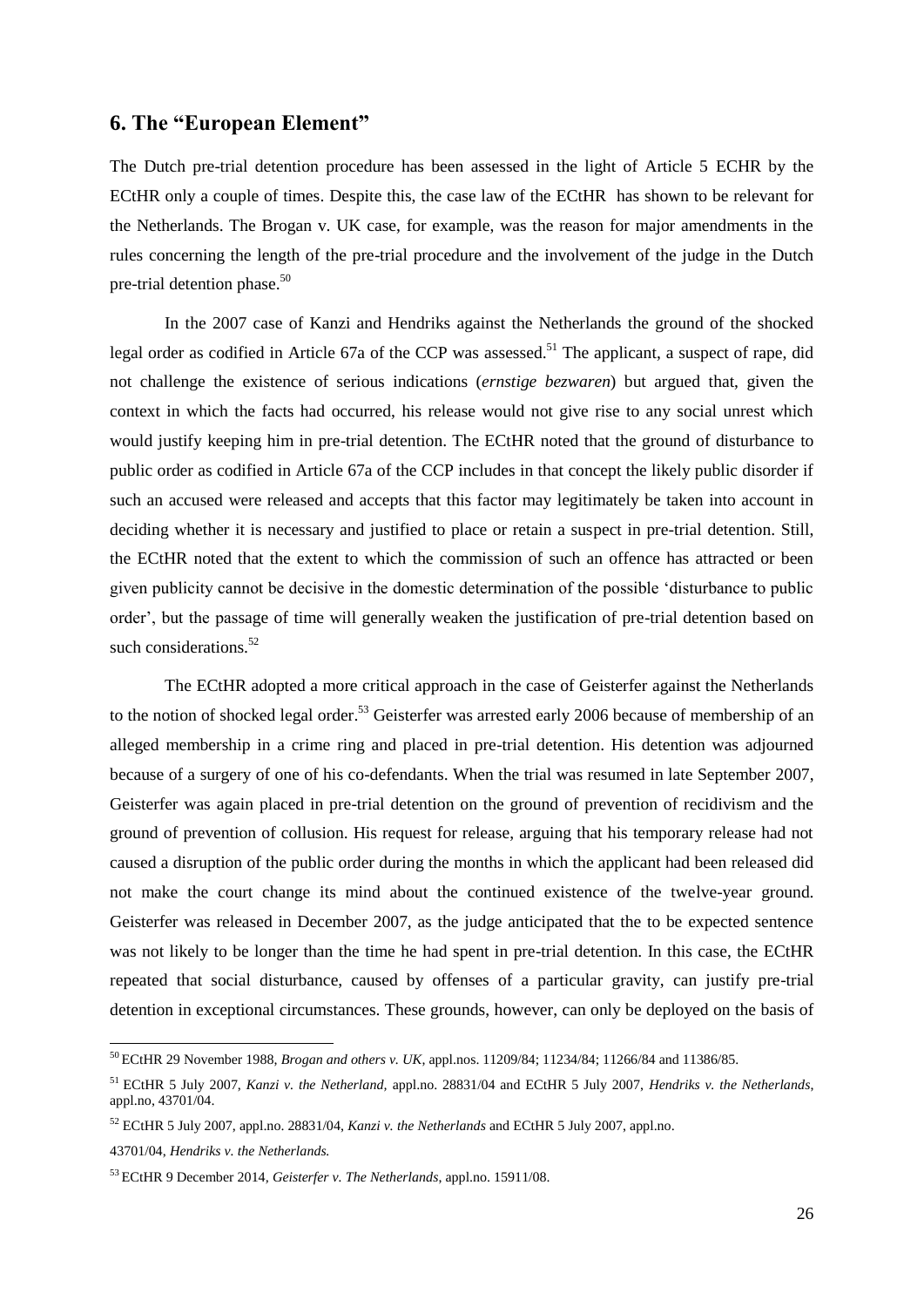facts capable of showing that release of the accused would actually disturb social order. In addition the continuation of pre-trial detention is only legitimate if public order remains actually threatened, which was not demonstrated by the district court. For this reason, the ECtHR concluded that Article 5 ECHR was violated. Although this case shows that the ECtHR has adopted a critical approach towards the ground of a shocked legal order, the 2016 research of Crijns, Leeuw and Wermink showed that this ground is still frequently used by judges as a ground for pre-trial detention.<sup>54</sup>

The European Arrest Warrant has been construed as a measure implementing the European Union Treaty. The execution of European Arrest Warrants is assigned to the District Court of Amsterdam, which serves as '*unus jude*x'. On 1 November 2013, the European Supervision Order has been implemented in the Netherlands legislation.<sup>55</sup> The new law was laid down in title 3 of book 5 of the CCP.

-

<sup>54</sup> J. Crijns, B. Leeuw & H. Wermink, *Pre-trial detention in the Netherlands: legal principles versus practical reality*, research report March 2016, p. 28 and 33-40.

<sup>&</sup>lt;sup>55</sup> Wet van 5 juni 2013 tot implementatie van kaderbesluit 2009/829/JBZ van de Raad van de Europese Unie van 23 oktober 2009 inzake de toepassing tussen de lidstaten van de Europese Unie, van het beginsel van wederzijdse erkenning op beslissingen inzake toezichtmaatregelen als alternatief voor voorlopige hechtenis (PbEU L 294), *Staatsblad* 2013, 250.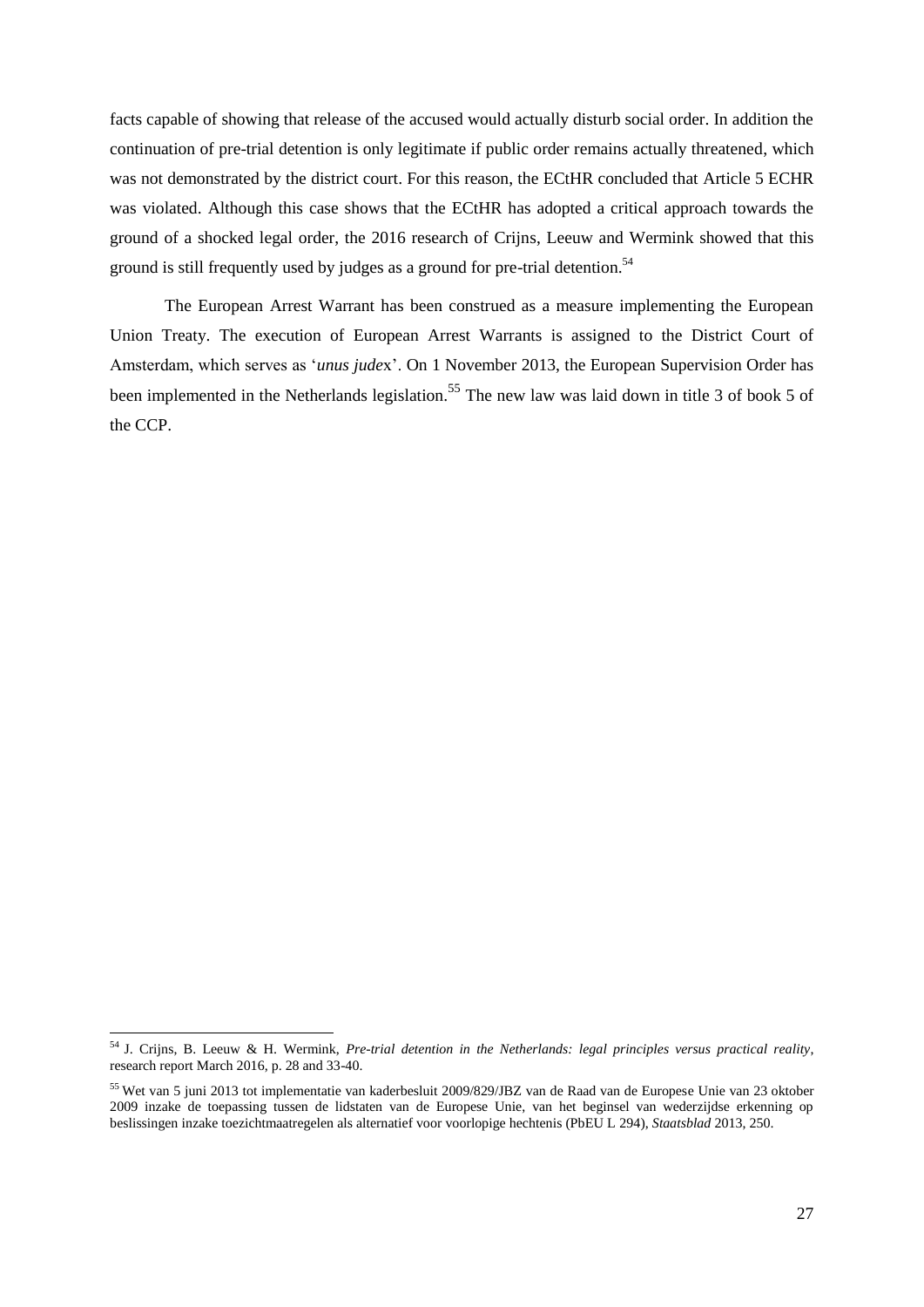# <span id="page-27-0"></span>**7. Literature**

- A.C. Berghuis, 'Hoe komt het dat al die cellen leeg staan?' (2015), *Sancties* 12, p. 65-73.
- B. Berghuis, P. Linckens and A. Aanstoot, 'De voorlopige hechtenis een halt toegeroepen?' (2016), *Trema* 3, p. 76-81.
- M. Boone & M. Moerings, 'Growing prison rates' in: M. Boone & M. Moerings, *Dutch Prisons*, The Hague: BJu Legal publishers 2007, p. 51-76.
- M. Boone & R. van Swaaningen, 'Regression to the Mean: Punishment in the Netherlands', in: V. Ruggiero & M. Ryan, *Punishment in Europe. A Critical Anatomy of Penal Systems*, Palgrave Macmillan 2013.
- M. Boone, M. van der Kooij & S. Rap, *Current uses of Electronic Monitoring in the Netherlands*, Utrecht University 2016.
- Y. Buruma, 'Onoprechte handhaving', in: B. van Stokkom & L.G. Moor (eds.), *Onoprechte handhaving? Prestatiecontracten, beleidsvrijheid en politie-ethiek,* Dordrecht: Stichting Maatschappij Veiligheid en Politie 2004, p. 19-33.
- Y. Buruma, 'Onschuldig gedetineerd', *Nederlands Juristenblad* 2013, p. 2129.
- G.J.M. Corstens (edited by M.J. Borgers), *Het Nederlands strafprocesrecht,* Deventer: Kluwer 2014.
- J. Crijns, B. Leeuw & H. Wermink, *Pre-trial detention in the Netherlands: legal principles versus practical reality,* research report March 2016.
- D. Downes & R. van Swaaningen, 'The Road to Dystopia? Changes in the Penal Climate of the Netherlands', in: M. Tondry and C. Bijleveld (eds.), *Crime and Justice in the Netherlands (Volume 35),* Chicago: University of Chicago Press 2007, p. 31-71.
- J.H. Janssen, F.W.H. van den Emster & T.B. Trotman, 'Strafrechters over de praktijk van de voorlopige hechtenis. Een oordeel van de werkvloer!', *Strafblad* 2013, p. 430-444.
- S.N. Kalidien, N.E. de Heer-de Lange & M.M. van Rosmalen, *Criminaliteit en Rechtshandhaving 2010: Ontwikkelingen en Samenhangen*, Den Haag: Wetenschappelijk onderzoek- en documentatiecentrum 2011.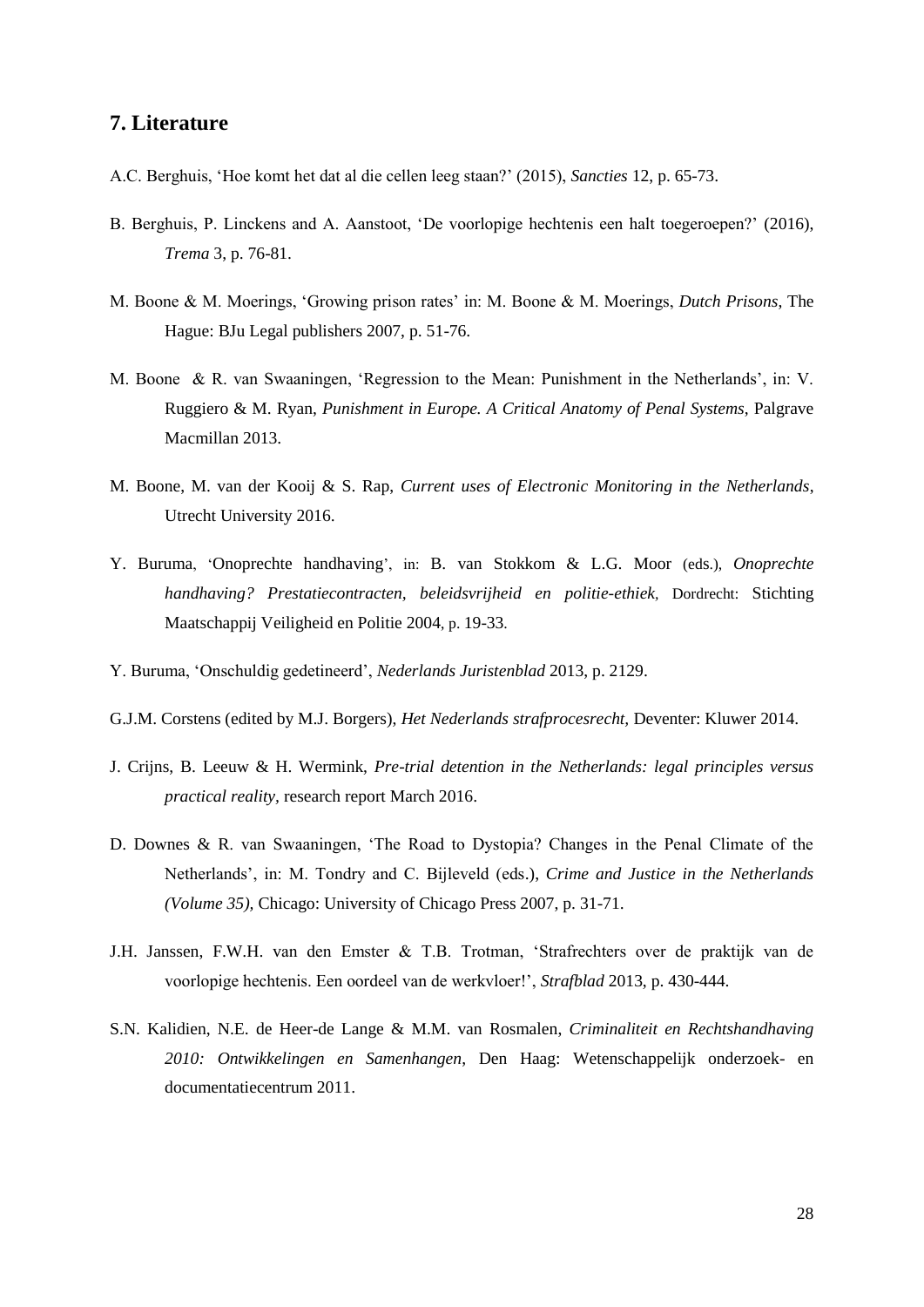- A.M. van Kalmthout, 'The Netherlands', in: A.M. van Kalmthout, M.M. Knapen & C. Morgenstern (eds.), *Pre-trial Detention in the European Union,* Nijmegen: Wolf Legal Publishers 2009, p. 689-716.
- A.H. Klip, 'Voorlopige hechtenis', *Delikt en Delinkwent* 2012, p. 83-93.
- N. van der Laan, 'De voorlopige hechtenis lotto. Een pleidooi voor motiveren en publiceren', *NJB*  2009, p. 4215-2420.
- G.P.M.F. Mols, 'Modernisering van het voorarrest: op weg naar vrijheidsbeneming als ultieme maatregel', *Strafblad* 2015, p. 86-92.
- L. Stevens, 'De praktijk van de Nederlandse voorlopige hechtenis vanuit Straatsburgs perspectief: "klaag niet te snel"', *Delikt en Delinkwent* 2008, afl. 5/35, p. 499-514.
- L. Stevens, 'Voorlopige hechtenis en vrijheidsstraf. De strafrechter voor voldongen feiten?', *Nederlands Juristenblad* 2010, p.1520-1525.
- L. Stevens, 'Voorlopige hechtenis in tijden van risicomanagement. Lijdende of leidende beginselen?', *Delikt en Delinkwent* 2012/36, p. 382-405.
- L. Stevens, 'The Meaning of the Presumption of Innocence for Pre-trial Detention. An Empirical Approach', *Netherlands Journal of Legal Philosophy* 2013 (42) 3, p. 239-248.
- R. van Swaaningen, 'Reversing the Punitive Turn: The Case of the Netherlands', in: T. Daems, D. van Zyl Smit & S. Snacken, *European Penology,* Hart Publishing Oxford 2013, p. 339-361.
- P.J.P. Tak, 'Pre-trial detention in the Netherlands: improvements are still mandatory', in: P.H.P.H.M.C. van Kempen (ed.), *Pre-trial detention. Human Rights, criminal procedural law and penitentiary law, comparative law,* Intersentia 2012, p. 533-557.

#### *Reports*

CBS/WODC, Criminaliteit en rechtshandhaving 2014.

CBS/WODC, Criminaliteit en rechtshandhaving 2015.

Council of Europe, Annual Penal Statistics SPACE I, Survey 2010, March 2012.

Council of Europe, Annual Penal Statistics SPACE I, Survey 2011, May 2013.